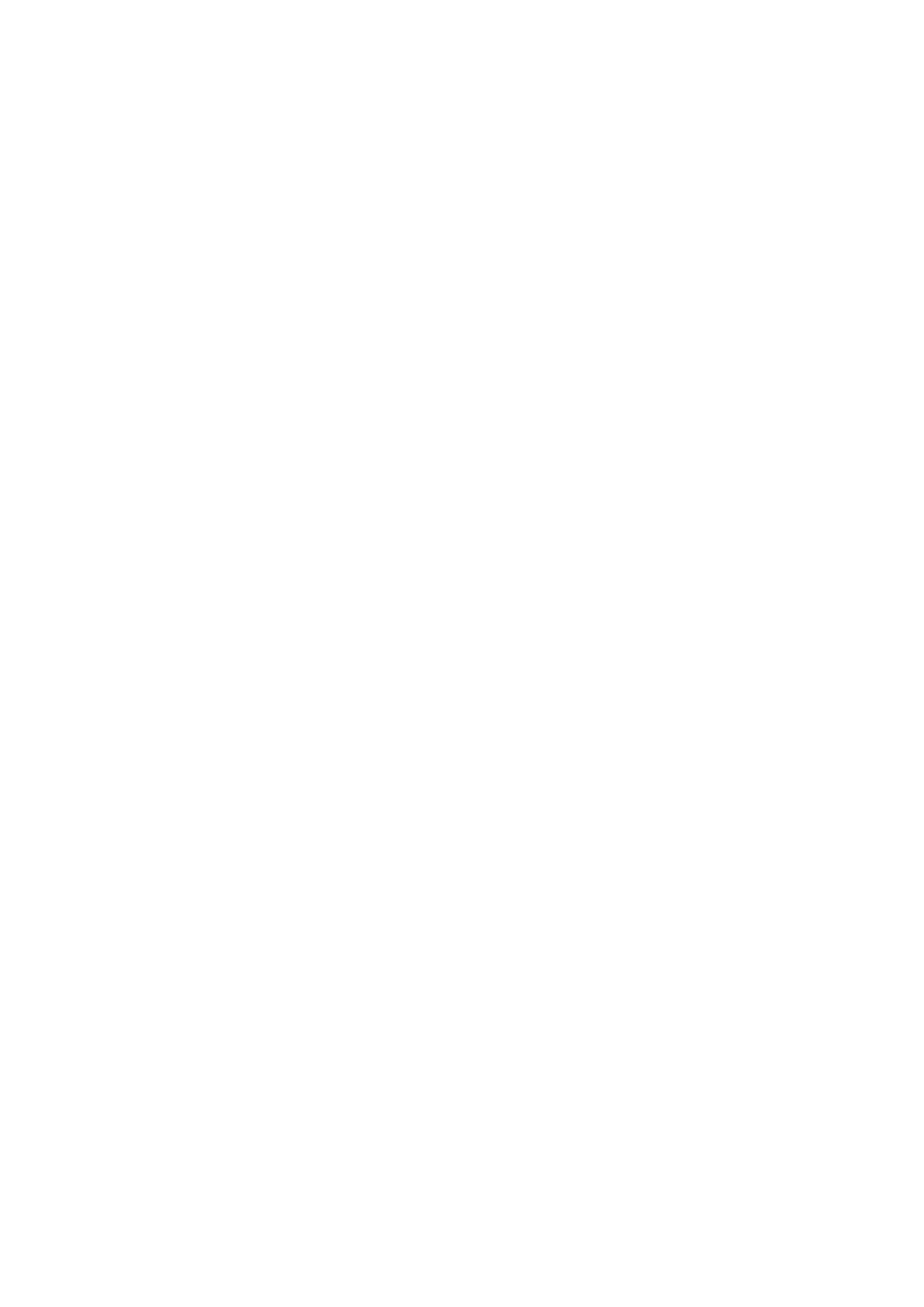# **CONTENTS**

| 1              |     |                                                                                               |
|----------------|-----|-----------------------------------------------------------------------------------------------|
|                | 1.1 |                                                                                               |
|                | 1.2 |                                                                                               |
|                | 1.3 |                                                                                               |
|                | 1.4 | The significance of the Creation account in understanding the nature of humanity  9           |
|                | 1.5 |                                                                                               |
|                | 1.6 |                                                                                               |
|                | 1.7 | The significance of the life, death, resurrection and ascension of Jesus for Catholic beliefs |
|                | 1.8 |                                                                                               |
| $\overline{2}$ |     |                                                                                               |
|                | 2.1 |                                                                                               |
|                | 2.2 |                                                                                               |
|                | 2.3 |                                                                                               |
|                | 2.4 |                                                                                               |
|                | 2.5 |                                                                                               |
|                | 2.6 |                                                                                               |
|                | 2.7 |                                                                                               |
|                | 2.8 |                                                                                               |
| 3              |     |                                                                                               |
|                | 3.1 |                                                                                               |
|                | 3.2 |                                                                                               |
|                | 3.3 |                                                                                               |
|                | 3.4 |                                                                                               |
|                | 3.5 |                                                                                               |
|                | 3.6 |                                                                                               |
|                | 3.7 |                                                                                               |
|                | 3.8 |                                                                                               |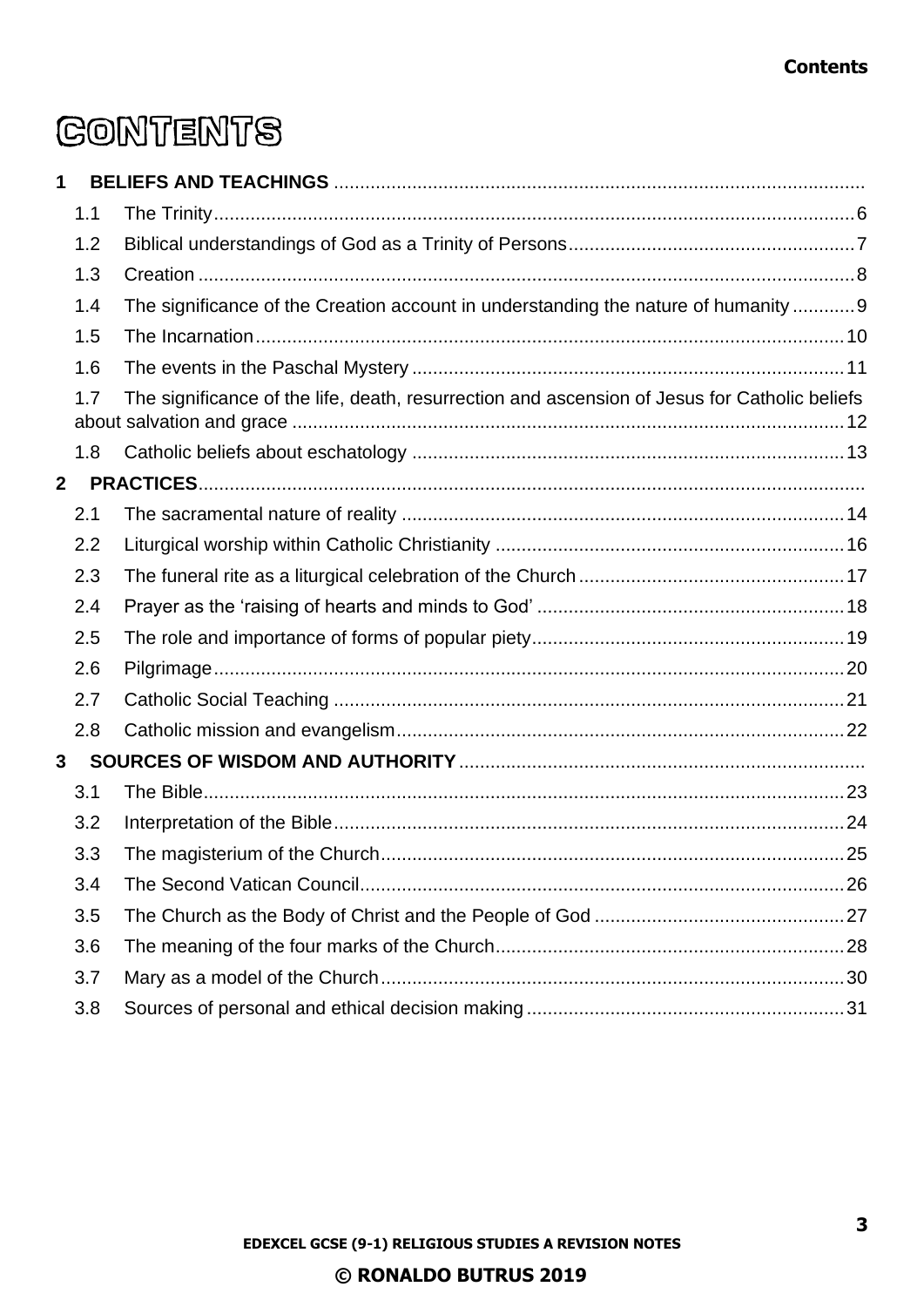### **Contents**

| 4.1 | The common and divergent forms of architecture, design and decoration of Catholic                                                                                            |  |
|-----|------------------------------------------------------------------------------------------------------------------------------------------------------------------------------|--|
| 4.2 | The different internal features of a Catholic Church including reference to Catechism of                                                                                     |  |
| 4.3 | The meaning and significance of sacred objects, including sacred vessels, sarcophagi,                                                                                        |  |
| 4.4 | The meaning and significance of paintings, fresco and drawings within Catholicism with<br>reference to two specific pieces and Catechism of the Catholic Church 2502-2503 35 |  |
| 4.5 | The meaning and significance of sculpture and statues with reference to Catechism of the                                                                                     |  |
| 4.6 |                                                                                                                                                                              |  |
| 4.7 |                                                                                                                                                                              |  |
| 4.8 | The nature and use of traditional and contemporary styles of music in worship 39                                                                                             |  |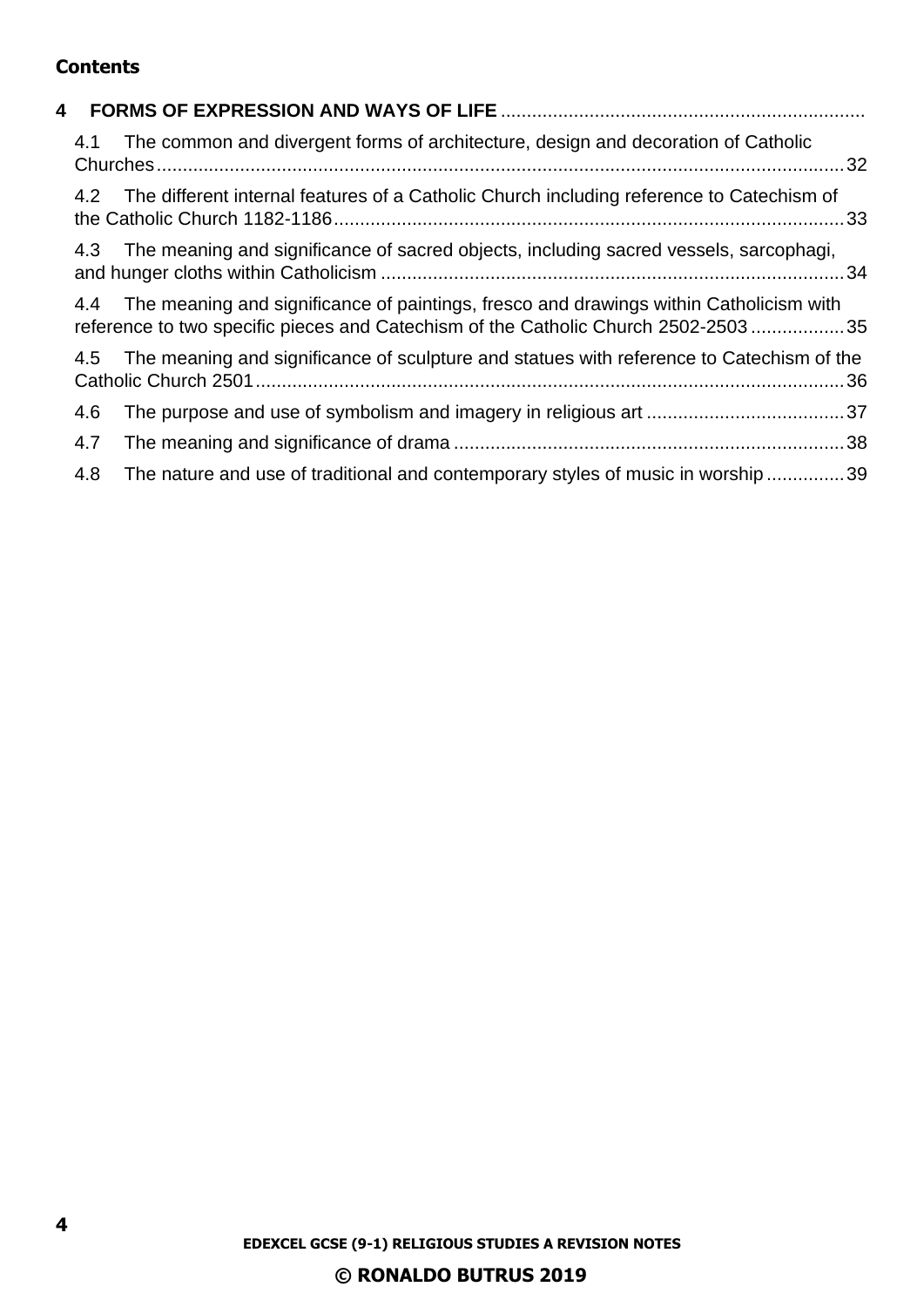# **USING THIS BOOK**

# **1.1 THIS IS A SPECIFICATION CHAPTER**

# **1.1.1 This is a specification subchapter**

**"This is a source of wisdom and authority"** *– source ref.*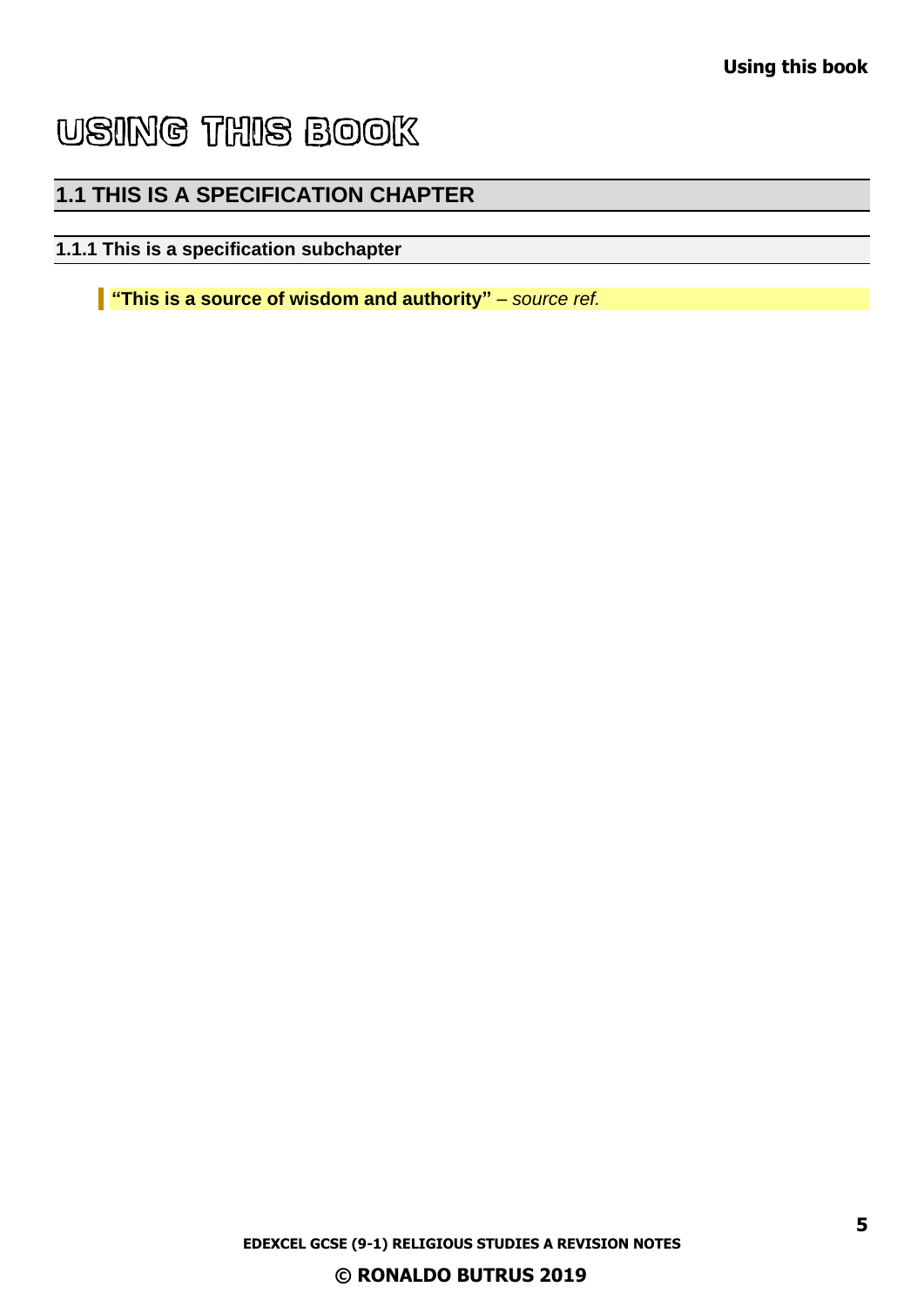# <span id="page-5-0"></span>**1 BELIEFS AND TEACHINGS**

#### <span id="page-5-1"></span>**1.1 The Trinity**

| "I believe in one God, the Father Almighty" (creator) |                   |
|-------------------------------------------------------|-------------------|
| "I believe in one Lord Jesus Christ"                  | (saved humanity)  |
| "I believe in the Holy Spirit"                        | (present in Mass) |
| – Nicene Creed                                        |                   |

#### Oneness of God:

- there is one God in three persons
- each person is fully God
- each person is different from the other persons
- The oneness of God is significant because it is revealed in the Bible:



- The Trinity in Catholic worship and belief today:
	- **Baptism**: candidate blessed in the name of the Father, Son, and Holy Spirit
	- **Eucharist**: gives thanks to God the Father, makes God the Son present in the consecrated bread and wine, all through God the Holy Spirit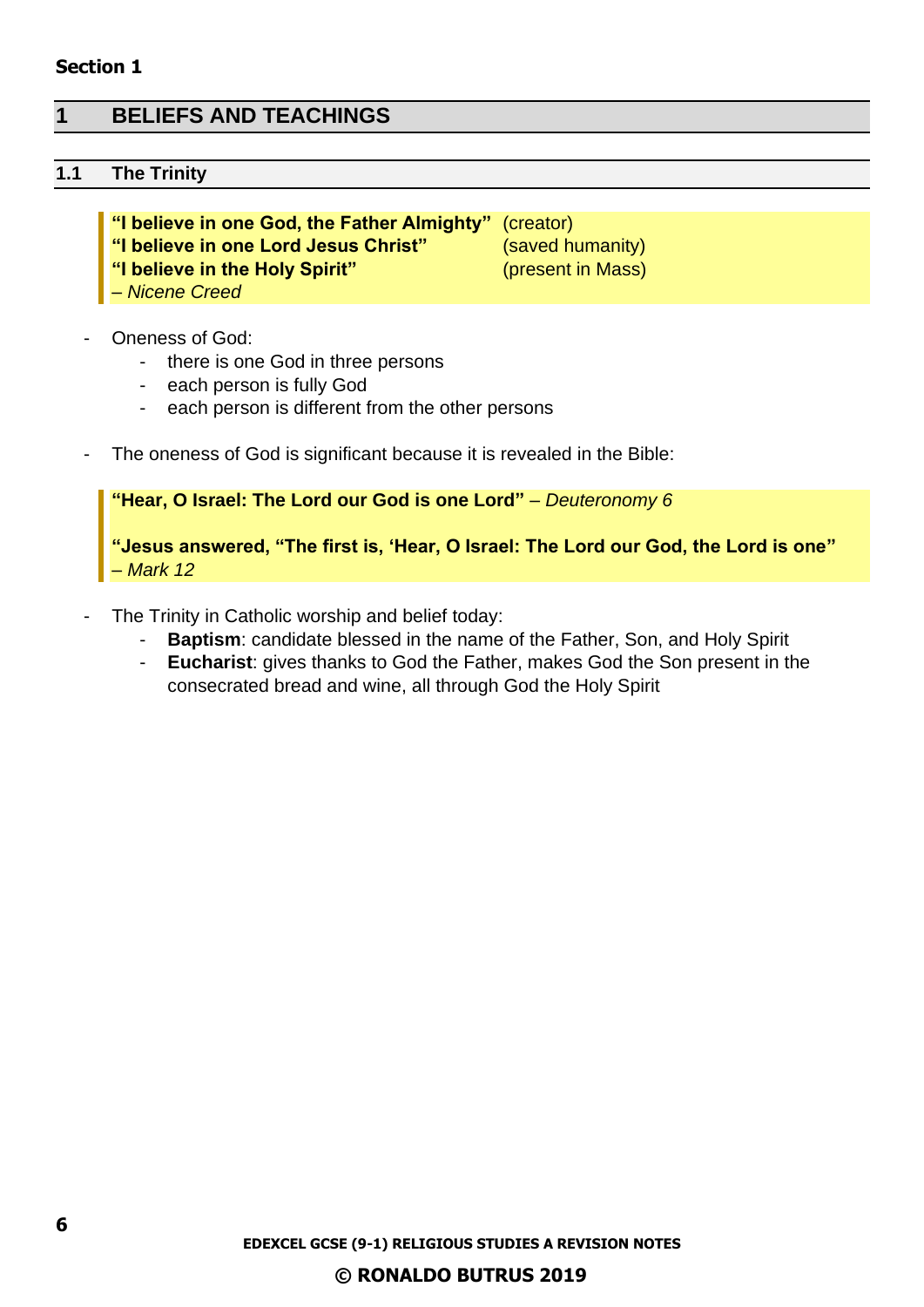#### <span id="page-6-0"></span>**1.2 Biblical understandings of God as a Trinity of Persons**

- All the persons of the Trinity were present at the Baptism of Jesus:

| (Holy Spirit) |                                                                                      |  |  |  |
|---------------|--------------------------------------------------------------------------------------|--|--|--|
|               | "he saw the Spirit of God descending like a dove, and alighting on him; 17 and lo, a |  |  |  |
|               | voice from heaven, saying, 'This is my beloved Son, with whom I am well pleased'"    |  |  |  |
| (Father)      | (Son)                                                                                |  |  |  |
|               |                                                                                      |  |  |  |
| $-$ Matthew 3 |                                                                                      |  |  |  |

- Historical development of the doctrine of the Trinity:
	- **600 BC:** teaching on one God in the Shema
	- **30 AD:** revelation of Trinity at Annunciation and at Jesus' baptism
	- **32 AD:** passing of Trinity by Apostolic Tradition
	- **270-325 AD:** Arius claims Jesus was just a prophet
	- 325 AD: Council of Nicea produces Nicene Creed to clarify divinity
	- **381 AD:** Council of Constantinople clarifies Holy Spirit is a person
	- **400 AD:** compilation of Bible (Apostolic Tradition and early beliefs)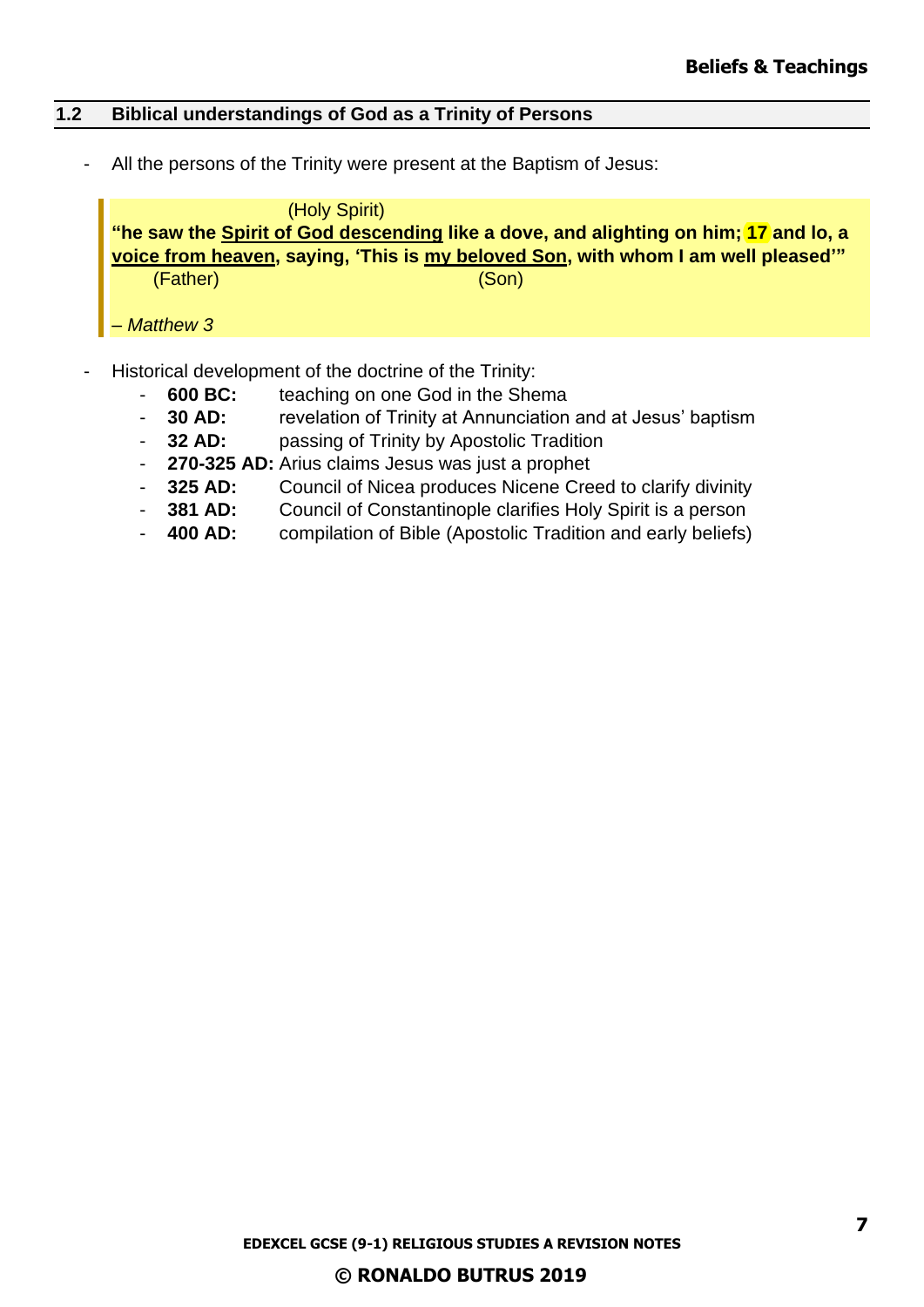#### **Section 1**

#### <span id="page-7-0"></span>**1.3 Creation**

**"In the beginning God created the heavens and the earth."** *– Genesis 1*

**"he rested on the seventh day from all his work"**

**"You may freely eat of every tree of the garden; but of the tree of the knowledge of good and evil you shall not eat, for in the day that you eat of it you shall die"**

**\_\_\_\_\_\_\_\_\_\_\_\_\_\_\_\_\_\_\_\_\_\_\_\_\_\_\_\_\_\_\_\_\_\_\_\_\_\_\_\_\_\_\_\_\_\_\_\_\_\_\_\_\_\_\_\_\_\_\_\_\_\_\_\_\_\_\_\_\_\_\_\_**

*– Genesis 2*

**"she took of its fruit and ate; and she also gave some to her husband, and he ate"**

**\_\_\_\_\_\_\_\_\_\_\_\_\_\_\_\_\_\_\_\_\_\_\_\_\_\_\_\_\_\_\_\_\_\_\_\_\_\_\_\_\_\_\_\_\_\_\_\_\_\_\_\_\_\_\_\_\_\_\_\_\_\_\_\_\_\_\_\_\_\_\_\_**

**"I heard the sound of thee in the garden, and I was afraid, because I was naked; and I hid myself"**

**"the Lord God sent him forth from the garden of Eden, to till the ground from which he was taken"**

*– Genesis 3*

- Divergent understandings of Genesis 1-3:
	- **Literal**:
		- exact retelling of Creation
		- historical and scientific account
		- **Creationism**
	- **Metaphorical**:
		- symbolic and sacred stories
		- meditation on nature and purpose of universe
		- incorporates modern science
- Characteristics of God:
	- creator: **"Let there be light"** *– Genesis 1*
	- benevolent: **"God saw that the light was good"** Genesis 1
	- omnipotent: **"Let there be a firmament in the midst of the waters"** Genesis 1
	- eternal: **"In the beginning was the Word"** *– John 1*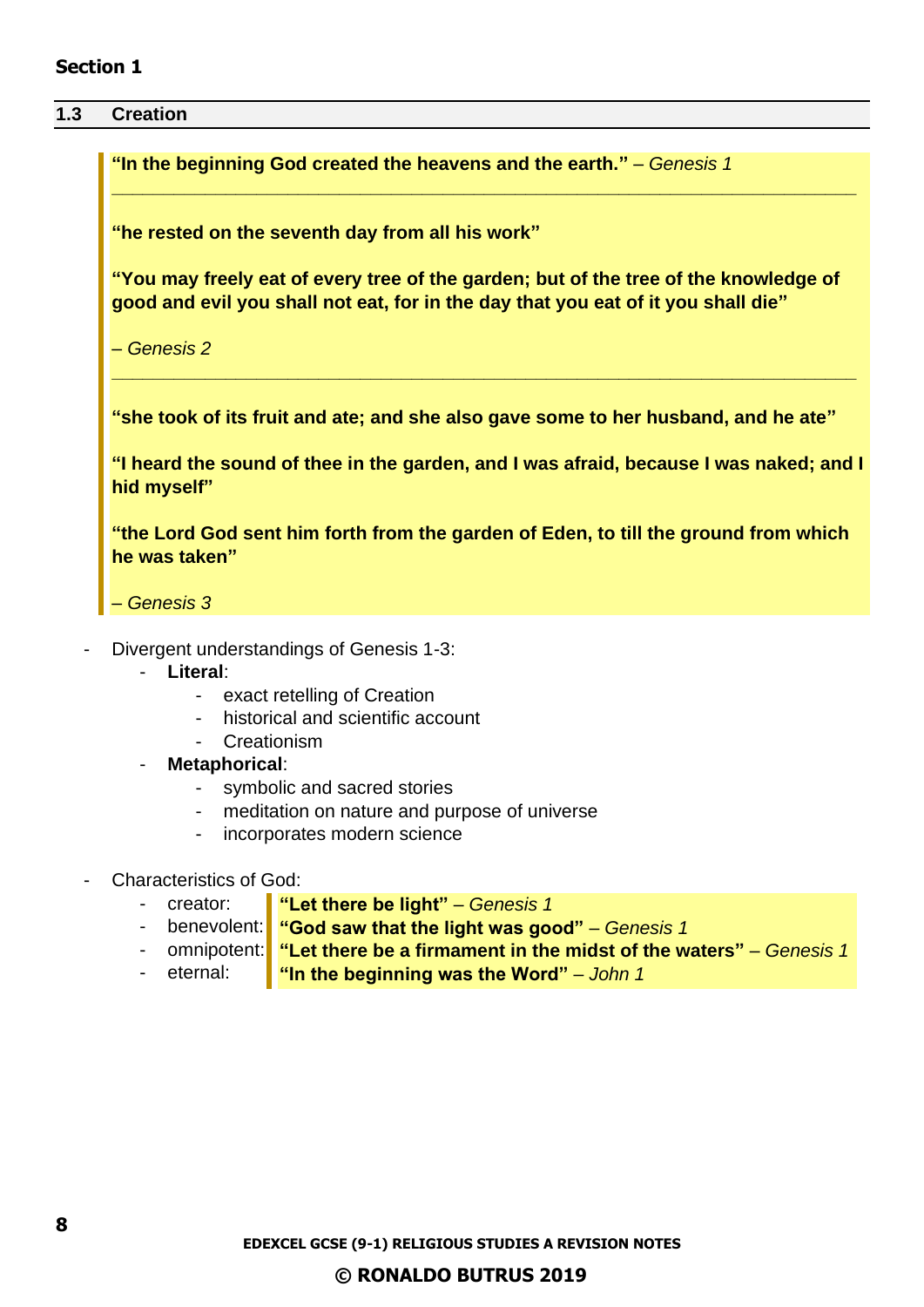#### <span id="page-8-0"></span>**1.4 The significance of the Creation account in understanding the nature of humanity**

#### **"So God created man in his own image"** *– Genesis 1*

- Humans bear the image of God by being:
	- **rational**:
		- intelligent and can find way to God
		- can engage in debates about faith
	- **free will and conscience**:
		- can choose right and wrong through the voice of God within
		- make moral choices to uphold Gospel values
	- **relate to God**:
		- can enter relationship with God
		- daily prayer/weekly Mass
	- **give and receive love**:
		- can only find happiness in community of love
		- sacrament of marriage
	- **answerable to God**:
		- accountable for actions
		- judged after death
- Divergent views on humanity's relationship with Creation:
	- **dominion**:
		- authority to rule given from God
		- over-farming to feed humans
		- deforestation to suit needs
		- burning fossil fuels to generate power
	- **stewardship**:
		- dominion expressed in loving care and cultivation
		- managing farming/fishing to protect nature
		- recycling where possible
		- using renewable energy

**"There is a growing sensitivity to the environment and the need to protect nature"** *– Laudato Si, by Pope Francis*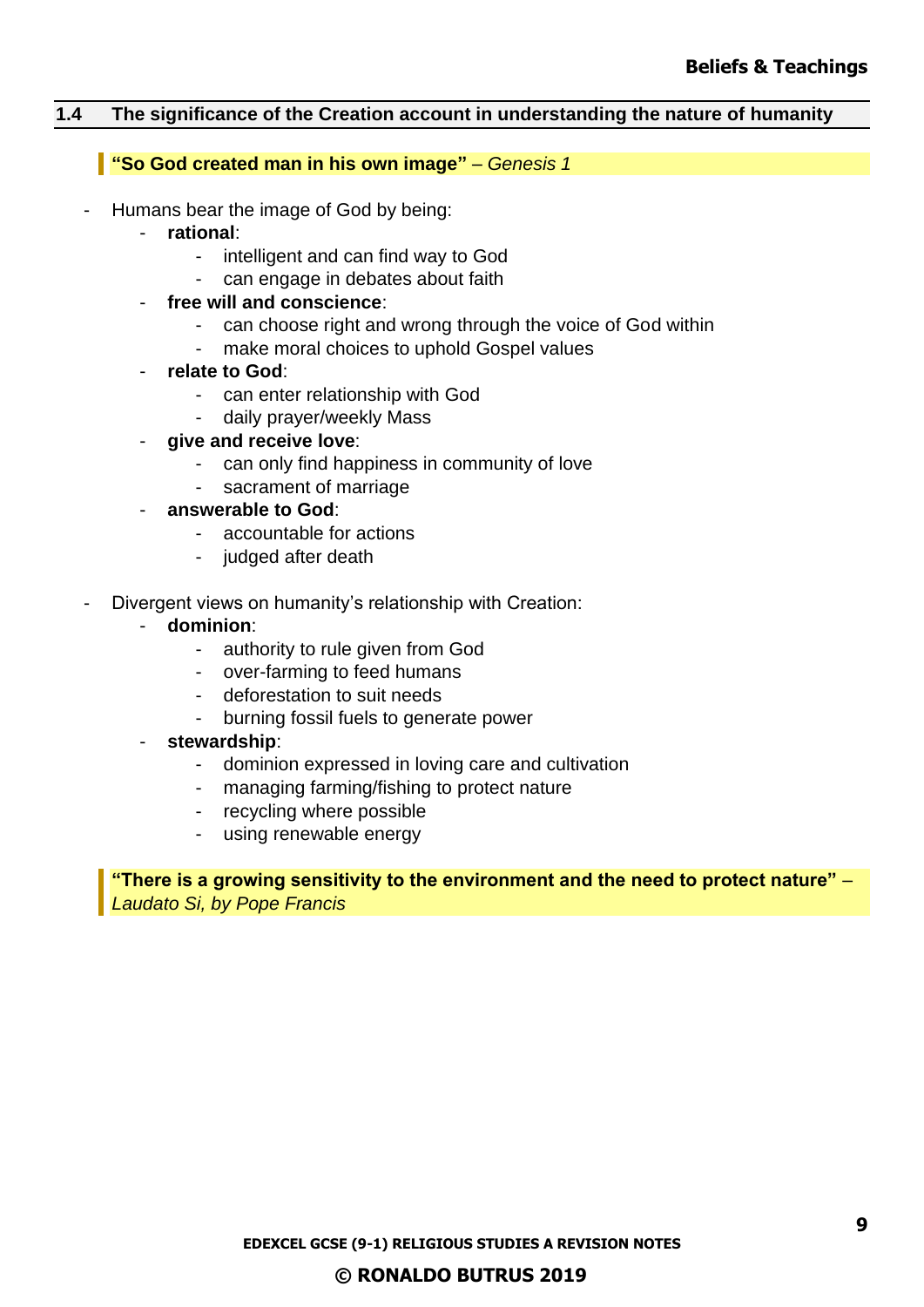<span id="page-9-0"></span>**1.5 The Incarnation**

**"He was in the beginning with God"** *–* John 1

**"the Word became flesh and dwelt among us"** *– John 1*

**"For the law was given through Moses; grace and truth came through Jesus Christ."** *– John 1*

- Jesus is fully God and fully human:
	- **fully human**:
		- born of a human
			- **"she gave birth to her first-born son"** *– Luke 2*
		- died on the cross
		- **"he breathed his last"** *– Luke 23*
		- got tired
			- **"Jesus, wearied as he was with his journey"** *– John 4*
		- cried at his friend's death
			- **"Jesus wept"** *– John 11*
	- **fully God**:
		- born of a virgin
			- **"a virgin shall conceive and bear a son"** *– Matthew 1*
		- said he was there before Abraham
		- **"before Abraham was, I am"** *– John 8*
		- claims He is eternal
			- **"My words will not pass away"** *– Matthew 24*
		- performed miracles, e.g. healed a leper
			- **"be clean"** *– Mark 1*
- **Importance** of Incarnation:
	- people were able to see God's nature
	- Jesus is present at every Mass during the transubstantiation
	- shows God is so benevolent he came to Earth to bring salvation
		- **"The Word became flesh for us in order to save us by reconciling us with God"** *– CCC 457*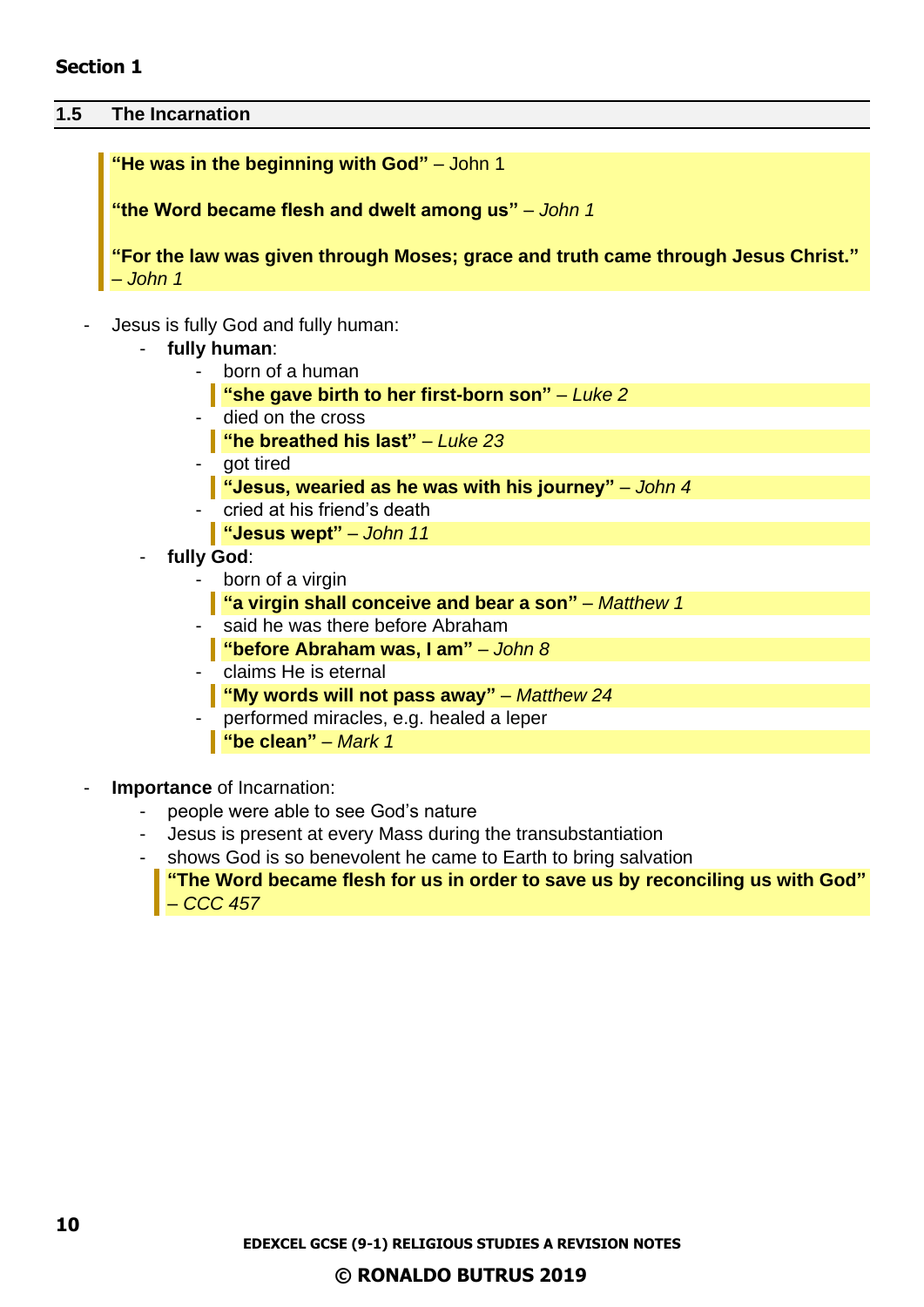#### <span id="page-10-0"></span>**1.6 The events in the Paschal Mystery**

- Purpose of His **life**:
	- salvation
		- **"to save us"** *– CCC 457*
	- to show us how much He loves us **"that thus we might know God's love"** *– CCC 458*
	- to teach us how to be holy **"to be our model of holiness"** *– CCC 459*
	- to show us how to be part of the Kingdom of God **"make us partakers of the divine nature"** *–* CCC 460
- Purpose of His **death**:
	- to show how to respond to cruelty
	- **"Father, forgive them; for they know not what they do"** *– Luke 23*
	- to erase the sins of the world with God's mercy **"he breathed his last"** *– Luke 23*
	- the Last Supper is the basis of Mass
- Purpose of His **resurrection**:
	- it is the foundation of the Church
	- proves Jesus is God (only God can conquer death)
	- it shows that God is with us as it is a present event
	- **"I am with you always"** *– Matthew 28*
- Purpose of His **ascension**:
	- reason to believe in eternal life after death with God in heaven
	- prepares Earth for coming of Holy Spirit at Pentecost **"he parted from them, and was carried up into heaven"** *– Luke 24*
- Redemptive efficacy refers to how the death and resurrection of Jesus guaranteed salvation for humanity:
	- Jesus sacrificed himself for our salvation
		- **"This is my body given for you"** *– Luke 22*
	- His ascension promises resurrection for all and ascension to heaven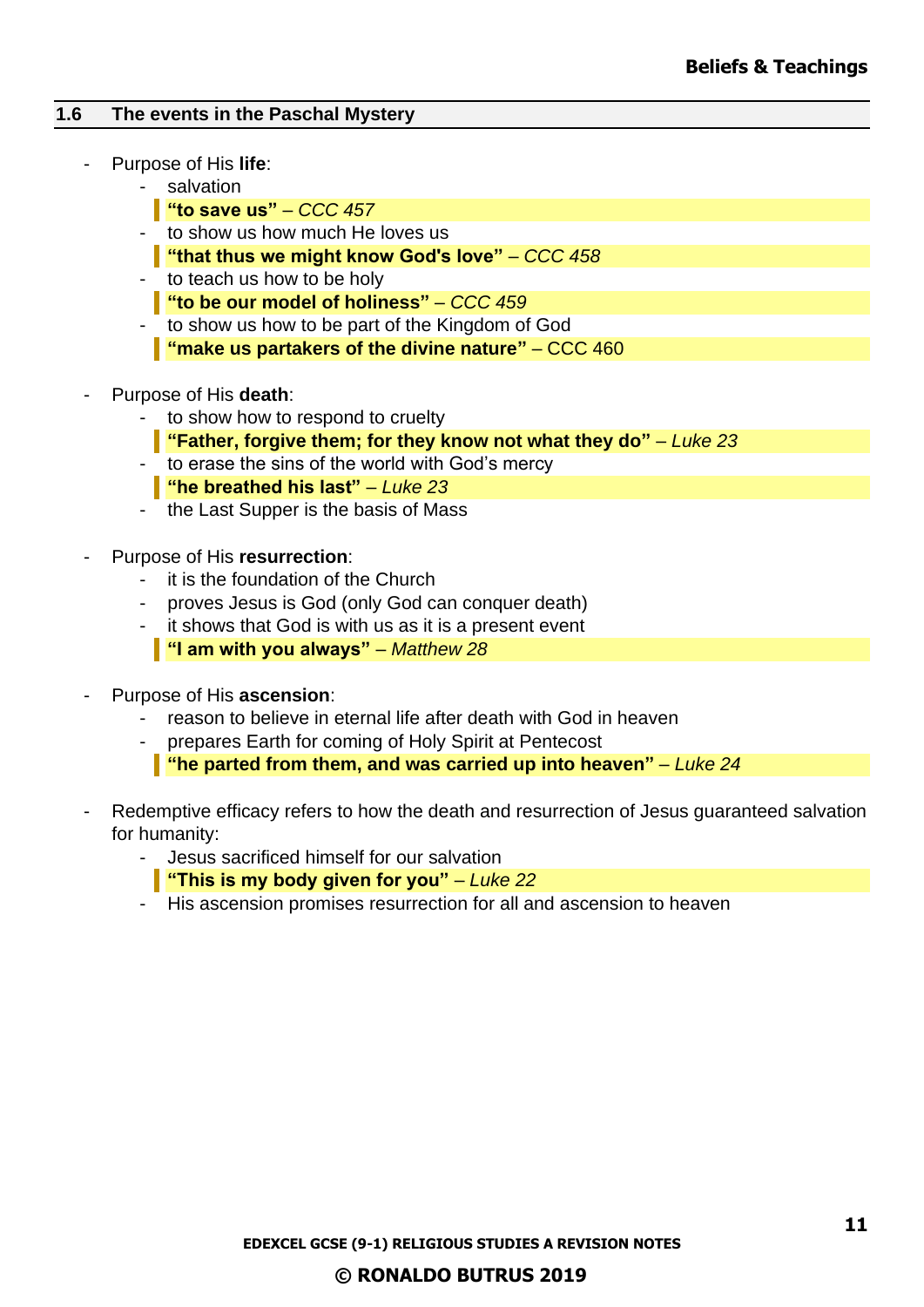#### **Section 1**

#### <span id="page-11-0"></span>**1.7 The significance of the life, death, resurrection and ascension of Jesus for Catholic beliefs about salvation and grace**

- **Salvation** is the act of saving humanity from sin.
- **Grace** is undeserved mercy from God allowing goodness and holiness.

#### **"For God sent the Son into the world, not to condemn the world, but that the world might be saved through him"** *– John 3*

- Jesus saved the world through His:
	- **life:** if He did not live, he could not die
	- **death:** crucifixion offered salvation
	- **resurrection:** shows we will also resurrect through salvation
	- **ascension:** salvation promises eternal life with God in heaven

**"This is the stone which was rejected by you builders, but which has become the head of the corner"** *– Acts 4*

- The fact that Jesus is the 'cornerstone' means he is the sole reason for salvation; without the cornerstone the 'building' will collapse.
- Salvation and grace are received today:

| <b>Salvation</b>      | Grace                        |
|-----------------------|------------------------------|
|                       | blessings to strengthen      |
|                       | ability to preach            |
| saved of original sin | becomes child of God         |
| saved of personal sin | repentance restores          |
|                       | relationship with God        |
| re-enactment of Last  | receives body and blood of   |
| Supper's salvation    | <b>Jesus Christ</b>          |
|                       | strength through Holy Spirit |
|                       | strength to love and         |
|                       | procreate                    |
|                       | strength to fulfil ministry  |
|                       | strengthens, unites sufferer |
|                       | with Jesus' suffering        |
|                       |                              |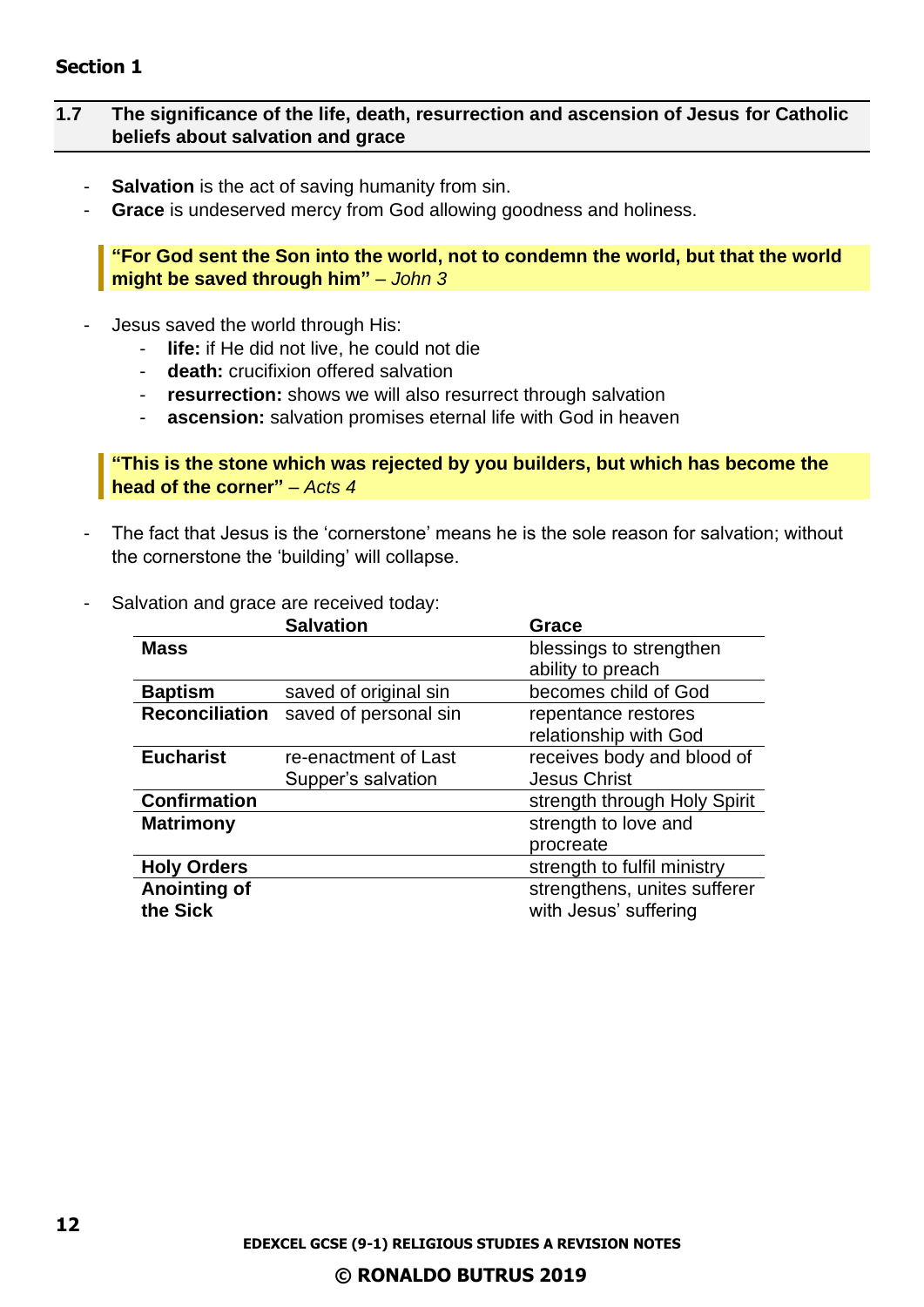#### <span id="page-12-0"></span>**1.8 Catholic beliefs about eschatology**

- Beliefs about Life after death:
	- **resurrection** like Jesus
	- **eternal** life in heaven for those who please God
	- judgement according to St Paul: **"For we must all appear before the judgment seat of Christ"** *– 2 Corinthians 5*
- Nature of resurrection, judgement, heaven, hell and purgatory:
	- **Resurrection:** re-raising of the physical and spiritual human body **"the human body decays and the soul goes to meet God, while awaiting its reunion with its glorified body"** *– CCC 997*
	- Particular Judgement: instant judgement at death **"Each man receives his eternal retribution in his immortal soul at the very moment of his death"** *– CCC 1022*
	- **Last Judgement:** judgement of all at the end of time/second coming **"Before him will be gathered all the nations, and he will separate them one from another as a shepherd separates the sheep from the goats"** *– CCC 1038*
	- **Heaven: eternal life with God "the Father's house, the heavenly Jerusalem, paradise"** *– CCC 1027*
	- **Purgatory:** stage of purification of the soul **"but after death they undergo purification"** *– CCC 1030*
	- Hell: self-proposed eternal separation from God **"definitive self-exclusion from communion with God"** *– CCC 1033*
- Importance of eschatological beliefs:
	- an incentive to live a good Christian life
	- an incentive not to sin so as to avoid hell
	- give life a meaning and purpose
	- encourages people to love their neighbours
- Divergent eschatological beliefs:
	- universalists believe God is too loving for hell to exist
	- some say purgatory is not biblical so does not exist
	- some add emphasis to Last Judgement as it is final
	- some do not believe in physical resurrection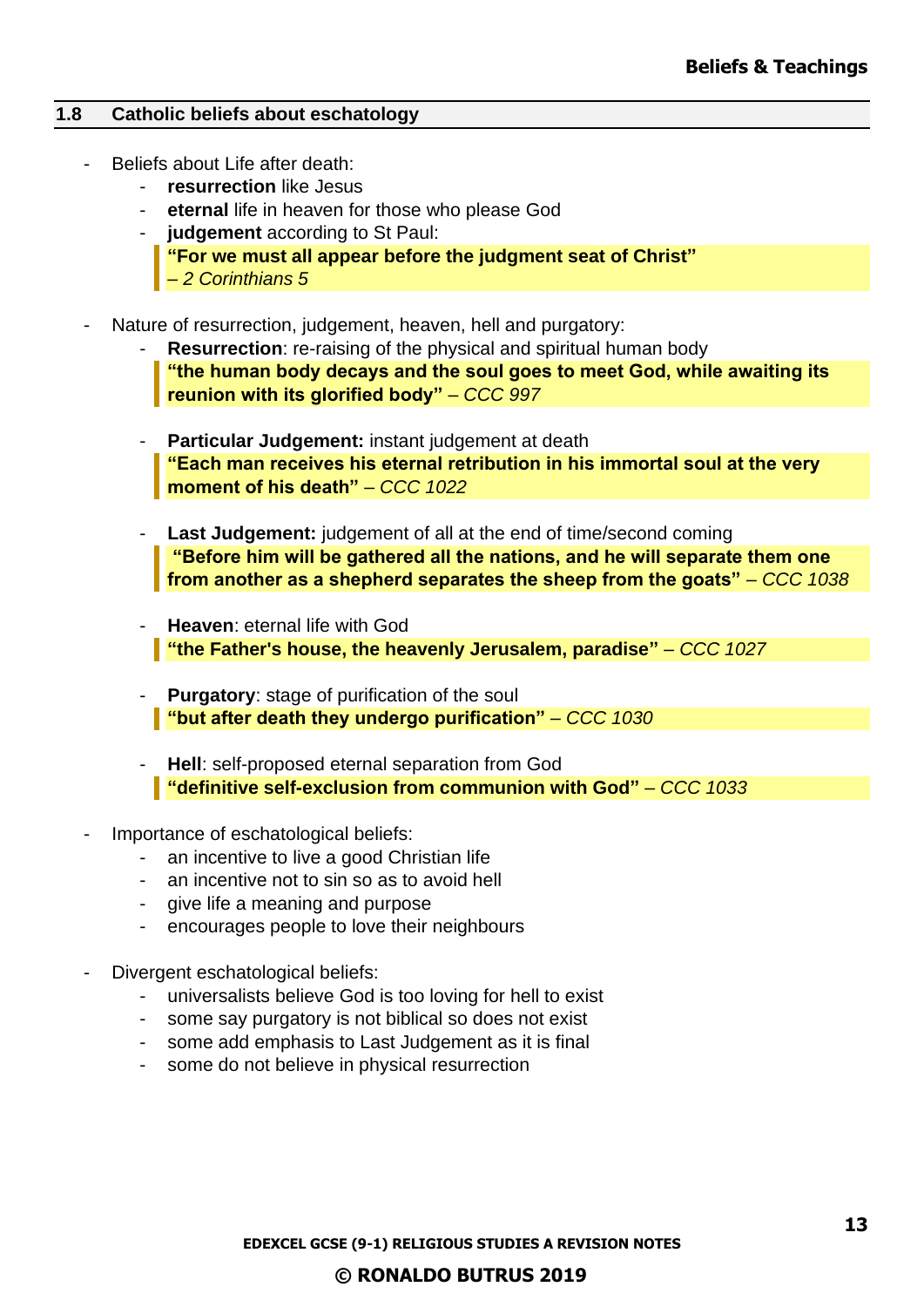# <span id="page-13-0"></span>**2 PRACTICES**

#### <span id="page-13-1"></span>**2.1 The sacramental nature of reality**

#### **"The sacraments are efficacious signs of grace, instituted by Christ and entrusted to the Church, by which divine life is dispensed to us"** *– CCC 1131*

- The sacramental nature of reality is how Catholics find the grace of God in the physical world, through simple items like bread, wine, water, actions and love.

| <b>Sacrament</b><br>(meaning and<br>effect)                                                                   | <b>Practice</b>                                                                                                                                                  | <b>Symbolism</b>                                                                                                                                                                                                                         | <b>Grace</b>                                                                            |  |
|---------------------------------------------------------------------------------------------------------------|------------------------------------------------------------------------------------------------------------------------------------------------------------------|------------------------------------------------------------------------------------------------------------------------------------------------------------------------------------------------------------------------------------------|-----------------------------------------------------------------------------------------|--|
| <b>Sacraments of Initiation</b>                                                                               |                                                                                                                                                                  |                                                                                                                                                                                                                                          |                                                                                         |  |
| <b>Baptism</b><br>- welcoming a<br>person into the<br>family of God                                           | - priest pours water over<br>child and blesses them in<br>the name of the Trinity<br>- child anointed with Oil of<br>Chrism<br>- parents given lighted<br>candle | - water washes sin<br>- oil shows child is chosen<br>by Christ<br>- candle represents<br>presence of God                                                                                                                                 | - frees child from original<br>sin<br>- strengthens child to<br>continue Jesus' mission |  |
|                                                                                                               | "Holy Baptism is [] the door which gives access to the other sacraments."<br>$-$ CCC 1213                                                                        |                                                                                                                                                                                                                                          |                                                                                         |  |
| <b>Confirmation</b><br>- receiving the<br>gifts of the Holy<br>Spirit to<br>strengthen one's<br>faithful life | - candidate renews<br>baptismal vows<br>- anointed with Oil of<br>Chrism<br>- candidate takes a new<br>name                                                      | - laying of hands<br>symbolises gift of Holy<br><b>Spirit</b><br>- oil shows child is chosen<br>for a task<br>- new name symbolises<br>new phase of life<br>"Confirmation is necessary for the completion of baptismal grace" - CCC 1285 | - gives candidate the<br>seven gifts of the Holy<br>Spirit<br>- spiritual strength      |  |
| <b>Eucharist</b>                                                                                              | - bread and wine become                                                                                                                                          | - consuming the                                                                                                                                                                                                                          | - reminder of Jesus'                                                                    |  |
| - receiving the<br>body and blood of<br><b>Christ</b>                                                         | body and blood through<br><b>Holy Spirit</b><br>- received weekly                                                                                                | consecrated body and<br>blood unifies Catholics with<br><b>Christ</b><br>"The Eucharist is "the source and summit of the Christian life" – CCC 1324                                                                                      | Passion and our salvation                                                               |  |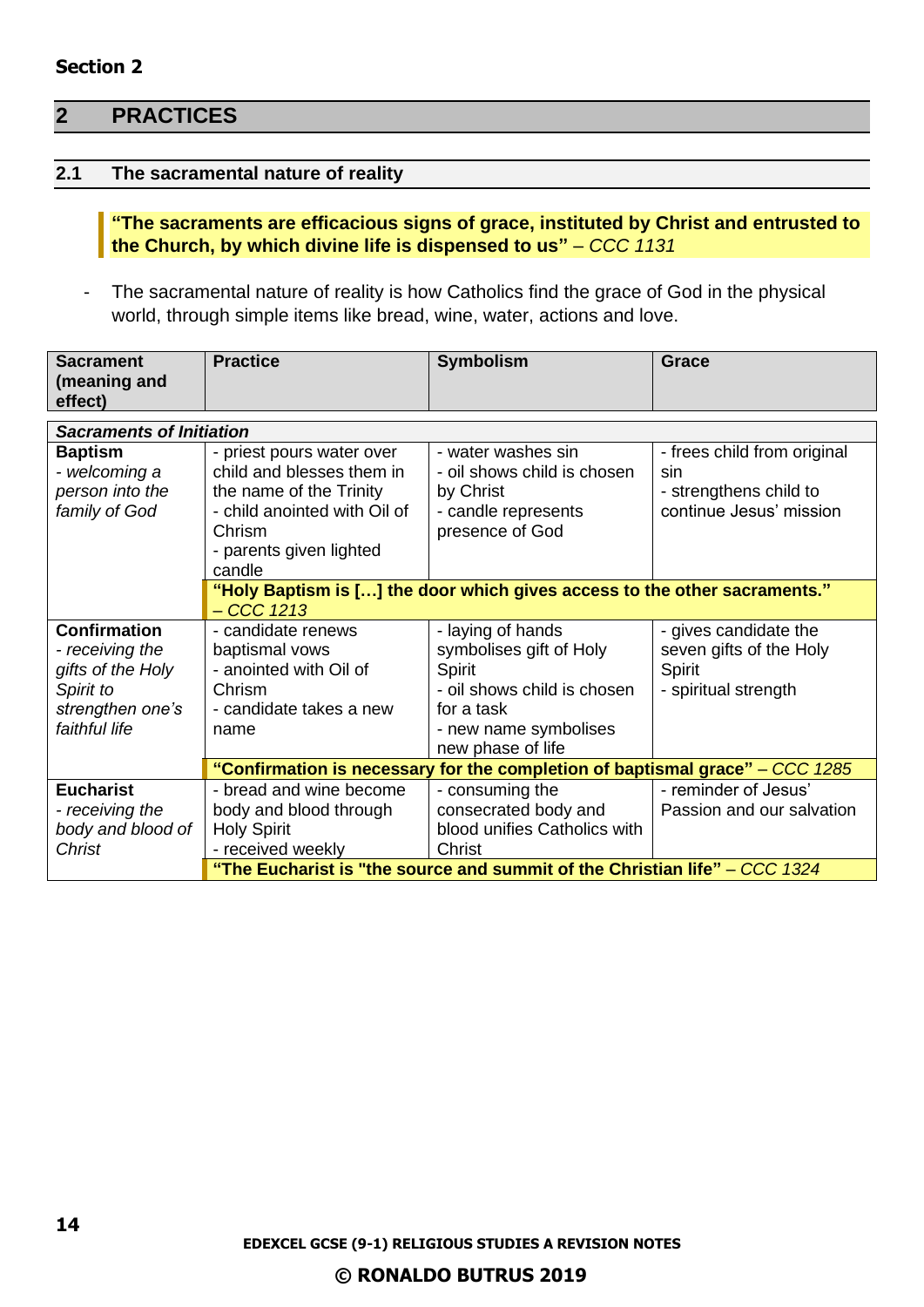| <b>Sacraments of Healing</b>                  |                                                                             |                                                                              |                             |  |  |
|-----------------------------------------------|-----------------------------------------------------------------------------|------------------------------------------------------------------------------|-----------------------------|--|--|
| <b>Reconciliation</b>                         | - contrition                                                                | - heals spiritual illness of                                                 | - offer of mercy,           |  |  |
| - forgiveness of                              | - confession                                                                | sin                                                                          | forgiveness and advice      |  |  |
| sins                                          | - absolution                                                                |                                                                              | from God                    |  |  |
|                                               | - penance                                                                   |                                                                              |                             |  |  |
|                                               |                                                                             | "the first step in returning to the Father from whom one has strayed by sin" |                             |  |  |
|                                               | – CCC 1423                                                                  |                                                                              |                             |  |  |
| Anointing of the                              | - priest lays hands on ill                                                  | - heals physical illness with                                                | - spiritual strength to     |  |  |
| sick                                          | person                                                                      | spiritual blessing                                                           | overcome illness            |  |  |
| - healing and                                 | - anointed with oil of the                                                  | - oil shows they had been                                                    | - forgiveness is granted to |  |  |
| forgiveness of                                | sick                                                                        | chosen for a task they                                                       | allow them to enter heaven  |  |  |
| sins to prepare for                           | - sins are absolved                                                         | have come to an end of                                                       |                             |  |  |
| afterlife                                     | - receives viaticum (Holy                                                   |                                                                              |                             |  |  |
|                                               | Communion)                                                                  |                                                                              |                             |  |  |
|                                               | "the whole Church commends those who are ill to the suffering and glorified |                                                                              |                             |  |  |
|                                               | Lord, that he may raise them up and save them" $-$ CCC 1499                 |                                                                              |                             |  |  |
| <b>Sacraments at the Service of Communion</b> |                                                                             |                                                                              |                             |  |  |
| <b>Holy Orders</b>                            | - bishop lays hands on                                                      | - oil shows they are chosen                                                  | - strength to lead          |  |  |
| - receipt of a                                | candidate                                                                   | for a mission in the Church                                                  | congregation(s)             |  |  |
|                                               |                                                                             |                                                                              |                             |  |  |
| distinct mission                              | - anointed with Oil of                                                      |                                                                              | - given God's authority to  |  |  |

|                                                                                                                                        | within the Church | Chrism<br>- given Paten and Chalice<br>to minister Eucharist |                                                                                   | minister Eucharist                                                                               |
|----------------------------------------------------------------------------------------------------------------------------------------|-------------------|--------------------------------------------------------------|-----------------------------------------------------------------------------------|--------------------------------------------------------------------------------------------------|
|                                                                                                                                        |                   | Church until the end of time" - CCC 1536                     | "the mission entrusted by Christ to his apostles continues to be exercised in the |                                                                                                  |
| <b>Matrimony</b><br>- joining a couple<br>as one in the<br>Church                                                                      |                   | - vows are made<br>- rings are exchanged<br>- Nuptial Mass   | - rings symbolise never-<br>ending love                                           | - spiritual strength to raise<br>a family<br>- God is present in their<br>life-long relationship |
| "The matrimonial covenant, by which a man and a woman establish between<br>themselves a partnership of the whole of life" $-$ CCC 1601 |                   |                                                              |                                                                                   |                                                                                                  |

- Divergent Christian attitudes to the sacraments:

- **Orthodox Christians recognise all seven** sacraments
- **Anglicans only recognise Baptism and the Eucharist** as sacraments
- **Quakers do not recognise any sacraments** as a communication of God's grace, but as an expression of faith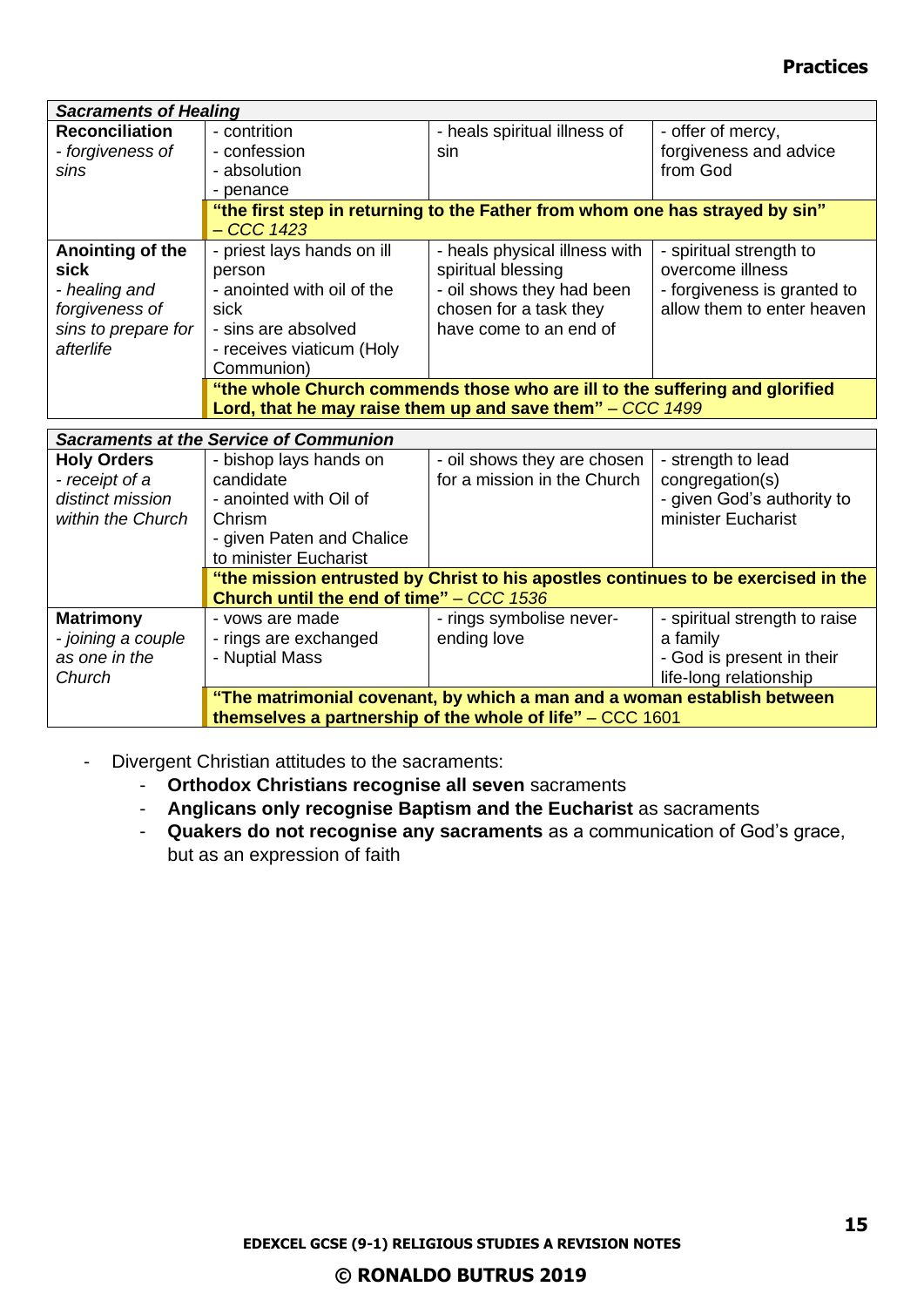#### <span id="page-15-0"></span>**2.2 Liturgical worship within Catholic Christianity**

- Mass is the central act of Catholic worship, celebrated every day.
- Catholics are expected to attend mass weekly.
- Structure of Mass:
	- **Introductory Rites:** community gather, penitential act
	- **Liturgy of the Word:** Bible readings, homily, intercession
	- **Liturgy of the Eucharist:** offertory, transubstantiation, communion
	- **Concluding Rites:** announcements, blessings, call to preach the Word
- Importance of the Eucharist during Mass:
	- it is the source and summit of Christian life
		- **"The Eucharist is the source and summit of the Christian life"** *– CCC 1324*
	- CCC describes it as the most important sacrament **"the Eucharist occupies a unique place as the Sacrament of sacraments"**  *– CCC 1211*
	- Jesus instructed us to celebrate the sacrament **"Do this in remembrance of this me"** *– 1 Corinthians 11*
	- it makes Catholics part of the Church, the Body of Christ
	- it makes Catholics part of one another **"we are taken up into communion with Him and with one another"**  *– Lumen Gentium 7*
- Importance of liturgical worship in Catholicism:
	- based on unchanged **Apostolic Tradition**
	- **the Creed is recited unchanged**, since the Council of Constantinople
	- **keeps Mass as the central act** of worship
- Importance of less structured worship in Protestantism:
	- **unrestricted connection** with God
	- the **Creed is not always recited**
	- stronger **focus on the Bible**
	- more involvement by the congregation is seen as a better connection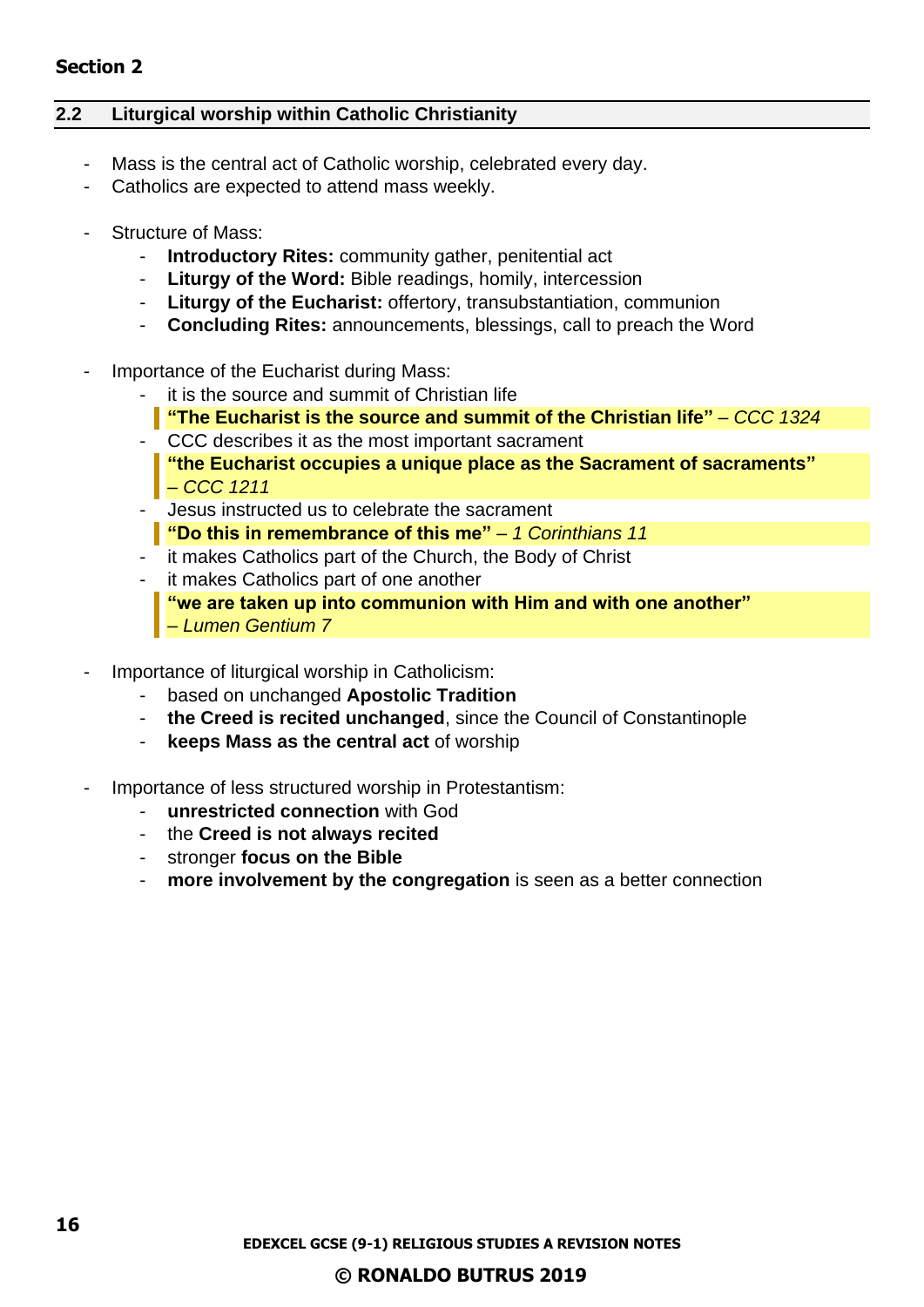#### <span id="page-16-0"></span>**2.3 The funeral rite as a liturgical celebration of the Church**

- Practices associated with the funeral rite:
	- **in the home:** Vigil of Prayer and watching over the deceased
	- **in the church:** Requiem Mass
	- **in the cemetery:** Rite of Committal and Commendation, goodbyes

**"Our great hope is that we will be redeemed from death by Christ's great victory"** *– Preparing for my funeral, Cardinal Vincent Nichols*

- Aims of the funeral rite:
	- **Communion with the Deceased:**
		- **EXE** efficacious prayer to support the deceased on their journey
		- reassurance that they can support people even after death
	- **Communion of the Community:** 
		- connects the living and the deceased through the Church
		- reassurance of connection through prayer and Eucharist
	- Proclamation of eternal life to the community:
		- reminder that death is not the end but the start to eternal life with God in heaven
		- gives hope for the world to come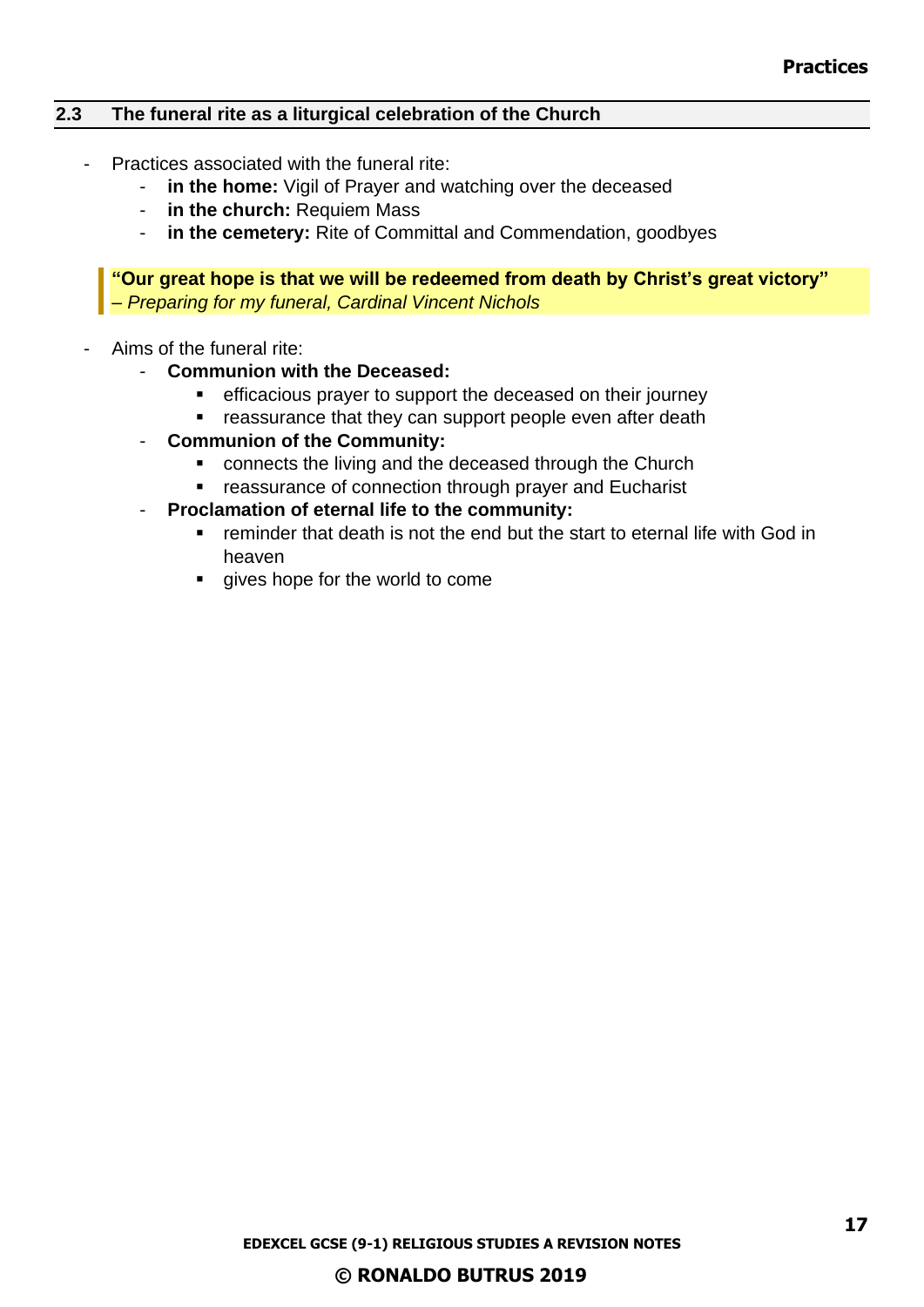#### **Section 2**

#### <span id="page-17-0"></span>**2.4 Prayer as the 'raising of hearts and minds to God'**

#### **"Prayer is the raising of one's mind and heart to God"** *– CCC 2559*

- Nature and significance of different types of prayer:
	- **intercession:** praying for others
	- **thanksgiving:** expressing thanks to God
	- **adoration:** praising God
	- **petition:** asking God for personal needs
	- **repentance:** asking for forgiveness of sins
- The Lord's Prayer:
	- given to us by Jesus Christ
		- **"Pray then like this: Our Father…"** *– Matthew 6*
	- reminder of key qualities of Christianity
		- **"The Lord's Prayer is the most perfect of prayers"** *– CCC 2763*
	- unites Christians globally
- Formulaic prayer:
	- connects to the Church's history and tradition
	- **unites Catholics** through similarity, e.g. in Mass
- Extempore prayer:
	- unplanned, own words **make communication with God easier**
	- applicable in **unique situations** of need
- Importance of prayer:
	- brings **inner peace**
	- **strengthens relationship** with God
	- **a way to follow Jesus' teachings**
- Importance of having different types of prayer:
	- different **moods** or **stages** of life
	- different **locations**
	- different **needs**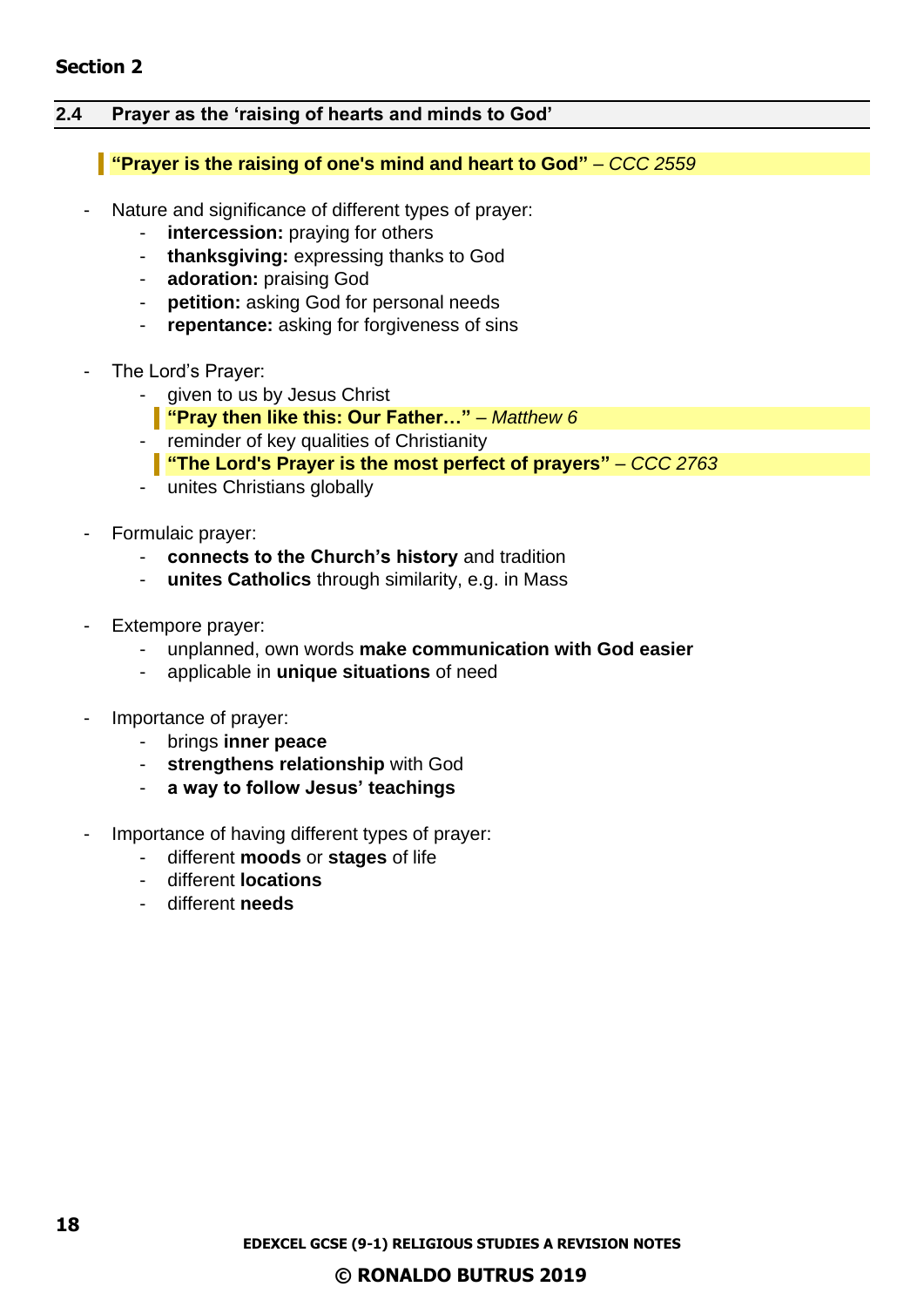#### <span id="page-18-0"></span>**2.5 The role and importance of forms of popular piety**

**Popular Piety** is non-liturgical worship, such as praying the Rosary.

**"The religious sense of the Christian people has always found expression in various forms of piety"** *– CCC 1674*

- **The Rosary:**
	- sets of beads joined together in a sequence, each colour representing a different prayer
	- used in private prayer, suitable in most locations
	- focuses on key events in Jesus' life and the grace of God
	- **Importance:** meditation on God's grace through Jesus, honours Mary
	- **Divergent views:** Protestants do not recognise Mary's importance
- **Eucharistic Adoration:**
	- prayer in front of the Blessed Sacrament
	- Body of Christ placed in monstrance
	- **Importance:** focused on prayer just as Jesus said "watch and pray" at the Garden of **Gethsemane**
	- **Divergent views:** Protestants do not believe in the transubstantiation
- **Stations of the Cross:**
	- 14 stations of Jesus' Passion, placed around the walls of a church
	- each station consists of an image and a caption
	- each station is meant for a specific prayer or meditation
	- **Importance:** links Catholics to Jesus' suffering, reminder of salvation
	- **Divergent views:** Protestants say some scenes are not Biblical
- Importance of having different types of worship:
	- simply **different ways** of communicating with God
	- some are **private**, some **public**
	- different **moods**

**"These expressions of piety extend the liturgical life of the Church, but do not replace it"** *– CCC 1675*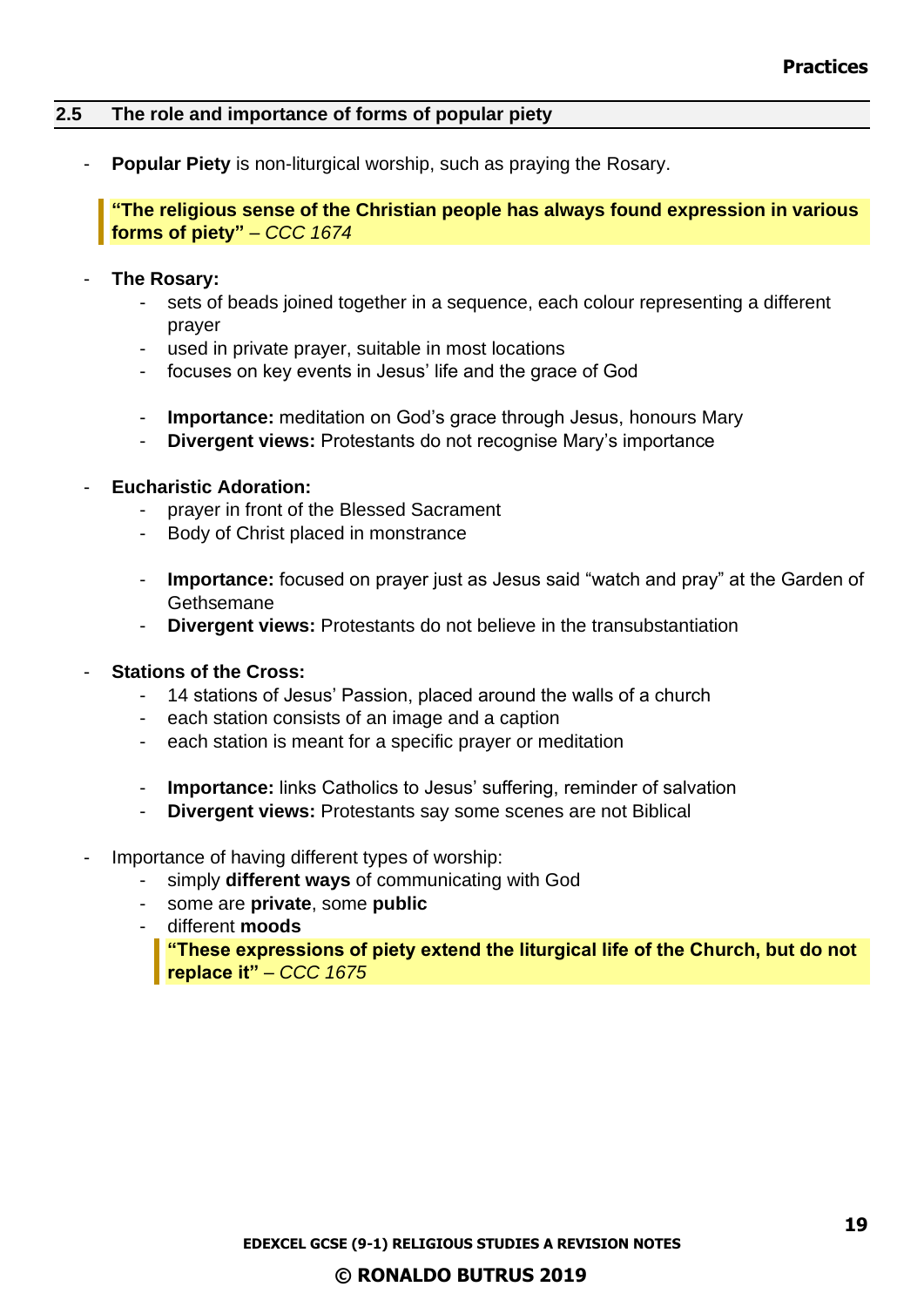#### **Section 2**

#### <span id="page-19-0"></span>**2.6 Pilgrimage**

- Nature, history and purpose of pilgrimage:
	- A pilgrimage is a journey to a religious place
	- **0 – 300AD:** pilgrimages started taking place
	- **1500AD:** destruction of major sites
	- **1800 – present:** increased pilgrimages
	- People go on pilgrimages to pray, connect with other Christians and get closer to God and away from the business of life.

**"Pilgrimages evoke our earthly journey toward heaven"** *– CCC 2691*

#### - **Jerusalem:**

- location of last week of Jesus' life
- holiness of Jesus' tomb
- common pilgrimage site for all Christians, as it is based on Jesus' life
- Lourdes:
	- site of Mary's appearances to St Bernadette
	- reports of healings
	- Protestants do not recognise Mary's importance
- **Rome:**
	- contains Vatican City, home of the Pope, head of the Catholic Church
	- four Papal Basilicas in Vatican City
	- Protestants do not recognise the Pope's authority
- **Walsingham:**
	- Mary instructed a woman through three visions to build her a replica of her home in Nazareth
	- destroyed in 1538 and rebuilt in 1897
	- both Catholic and Protestant Churches visit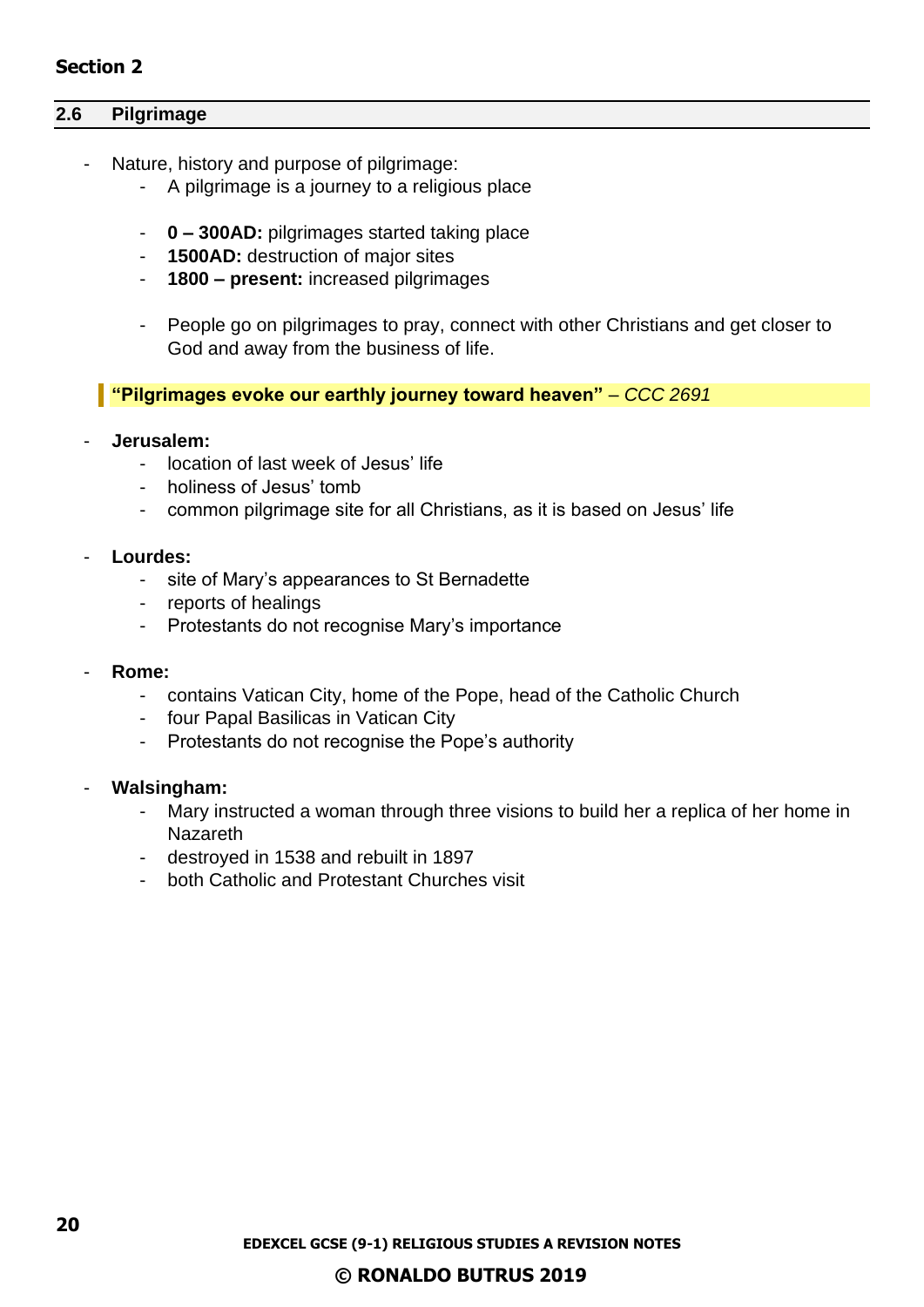#### <span id="page-20-0"></span>**2.7 Catholic Social Teaching**

#### **"Love your neighbour as yourself"** *– Mark 12*

- Seven teachings:
	- **sacredness of life** and dignity of a human
	- **call to family**, community and participation
	- **human rights** and our responsibility to protect them
	- **protecting the poor** and vulnerable
	- **dignity of work** and rights of workers
	- one solidary family with all people
	- **stewardship** and care for God's creation
- Teachings about justice, peace and reconciliation:
	- justice: eliminating injustices in everyday life
	- **peace:** preventing war and conflict by encouraging harmony
	- reconciliation: protecting dignity of workers internationally
- The inclusion of the poor in society:

**"If we, who are God's means of hearing the poor, turn deaf ears to this plea, we oppose the Father's will and his plan"**

*- Evangelli Gaudium 187*

**"we must never forget that the planet belongs to all mankind and is meant for all mankind"** 

*- Evangelli Gaudium 190*

The sheep are the good in the Parable of the Sheep and the Goats, as below:

**"I was hungry and you gave me food"** (feeding the hungry)

**"I was sick and you visited me"** (visiting the sick)

**"I was thirsty and you gave me drink"** (giving water to the thirsty) **"I was a stranger and you welcomed me"** (sheltering the homeless) **"I was naked and you clothed me"** (donating clothes to charity) **"I was in prison and you came to me"** (visiting the imprisoned)

**"as you did it to one of the least of my brethren, you did it to me"**

*– Matthew 25*

- What CAFOD does and why:
	- helps everyone as it is rooted in the Catholic Community
	- helps countries to develop to maintain dignity
	- **fights global injustice and poverty** for global neighbours
	- emergency aid to 'comfort the afflicted'
	- raising awareness and educating Catholics for long-term change
	- working with employers to protect the dignity of worker

**EDEXCEL GCSE (9-1) RELIGIOUS STUDIES A REVISION NOTES**

### **© RONALDO BUTRUS 2019**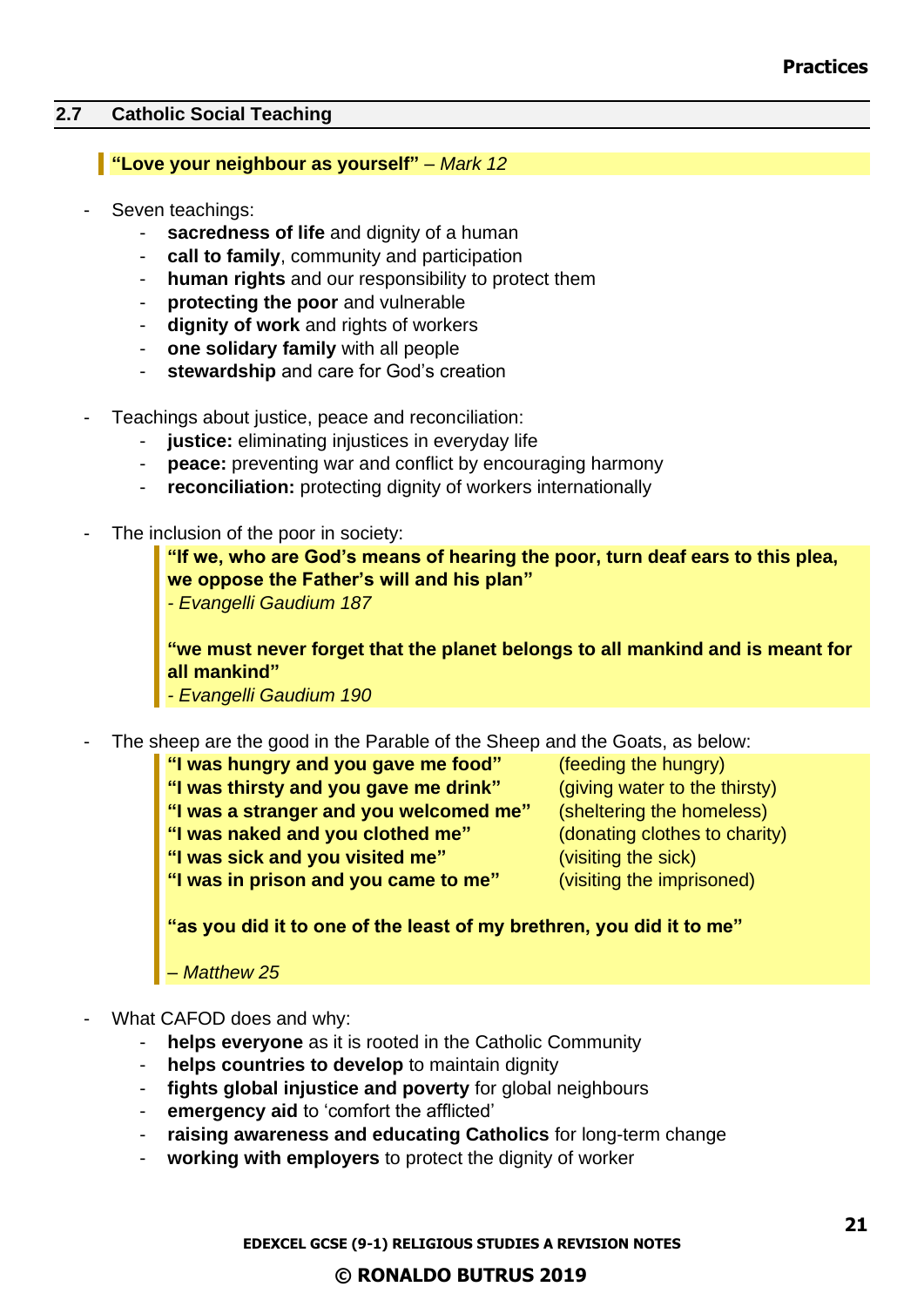#### **Section 2**

#### <span id="page-21-0"></span>**2.8 Catholic mission and evangelism**

- History of mission and evangelism:
	- God sent his son to save the world
	- Jesus sent his apostles to preach His word
	- the apostles and their successors evangelised
	- missionaries evangelised globally
	- the magisterium authoritatively evangelises due to Apostolic Tradition
	- Ways of evangelisation:
		- **Individuals:**
			- **locally:** through career and family life
			- **EXEDENT IN A THE PROTHER 19 IN A THE PROPERTY ISSUES: national events**
			- **EXTERNATION IDED** internationally: through social media, attending global events, supporting charities
			- **The Church:**
				- **locally:** leading a congregation, Mass, sacraments
				- **nationally:** hosting national conferences
				- **EXECUTE:** internationally: encyclicals, global charities

**"Spirit-filled evangelizers means evangelizers fearlessly open to the working of the Holy Spirit"** *– Evangelli Gaudium 259*

- Importance of evangelism:
	- **fulfils Jesus' instruction** to "go make disciples of all nations"
	- helps people **become better disciples**
	- helps **strengthen the Church**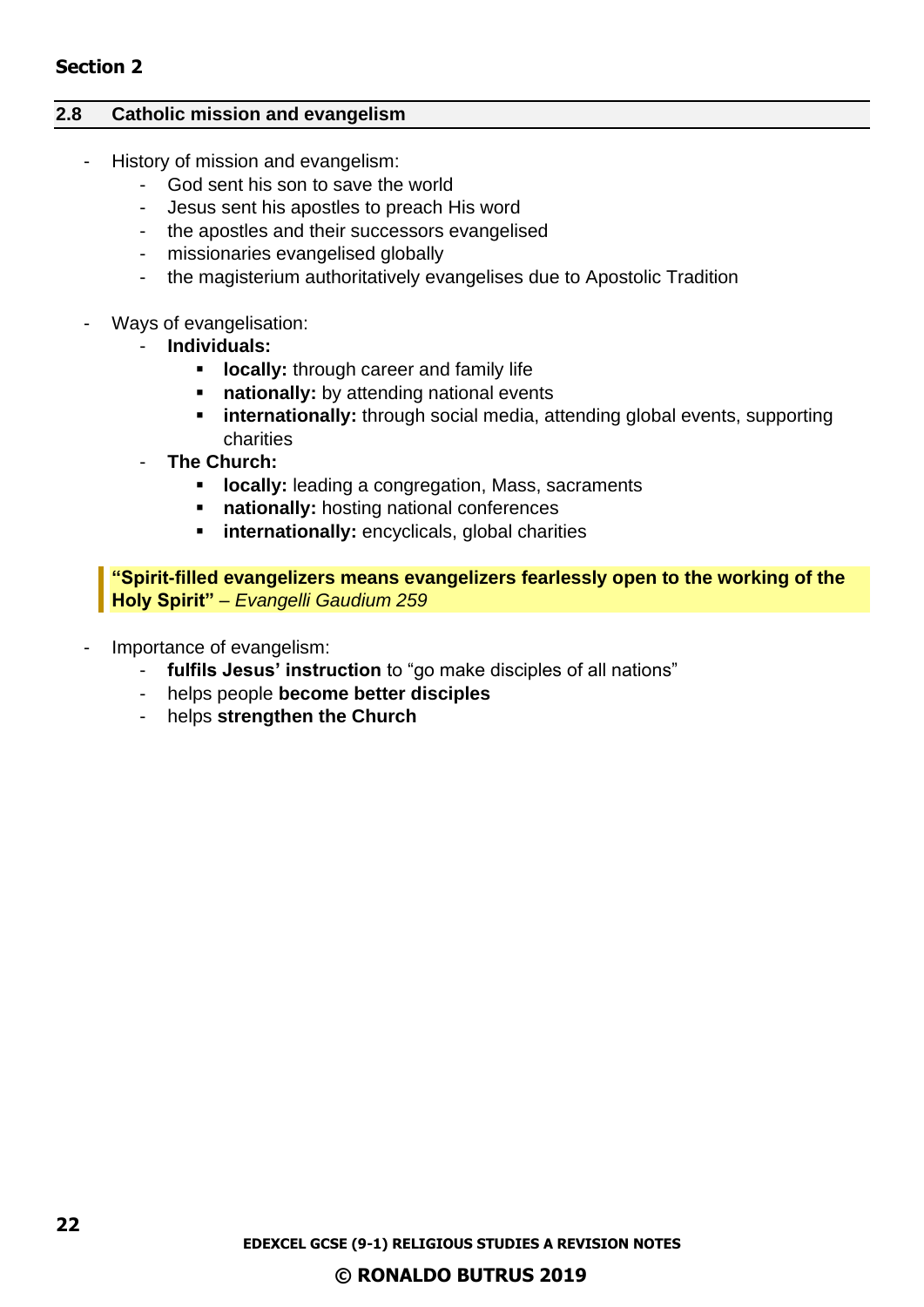# <span id="page-22-0"></span>**3 SOURCES OF WISDOM AND AUTHORITY**

#### <span id="page-22-1"></span>**3.1 The Bible**

- Development of the Bible:
	- written by 40 authors
	- written over 1500 years
	- originally written in Hebrew, Aramaic and Greek
	- was compiled in 400 CE

#### **"The Gospels are the heart of all the Scriptures"** *– CCC 125*

- Structure and literary forms:
	- **Old Testament:**
		- **Law:** 613 commandments revealed Moses
		- **EXECT:** History: history of the Jews
		- **Prophets:** prophecies of warning
		- **Writings:** Poetic and Wisdom writings about God
	- **New Testament:**
		- **Gospels:** detail Jesus' life
		- **EXTERN:** formal letters about how to behave in the Early Church
		- **Revelation:** apocalyptic description about the end of the world
- Divergent views about which books are to be in the Bible:
	- the **Council of Trent (1545)** affirmed the inclusion of seven deuterocanonical books in the Catholic Bible
	- the **Protestant Bible does not contain these books** due to 'irrelevance'
	- some **Eastern Orthodox Churches' Bibles contain additional scriptures** which are not recognised as canonical by the Catholic Church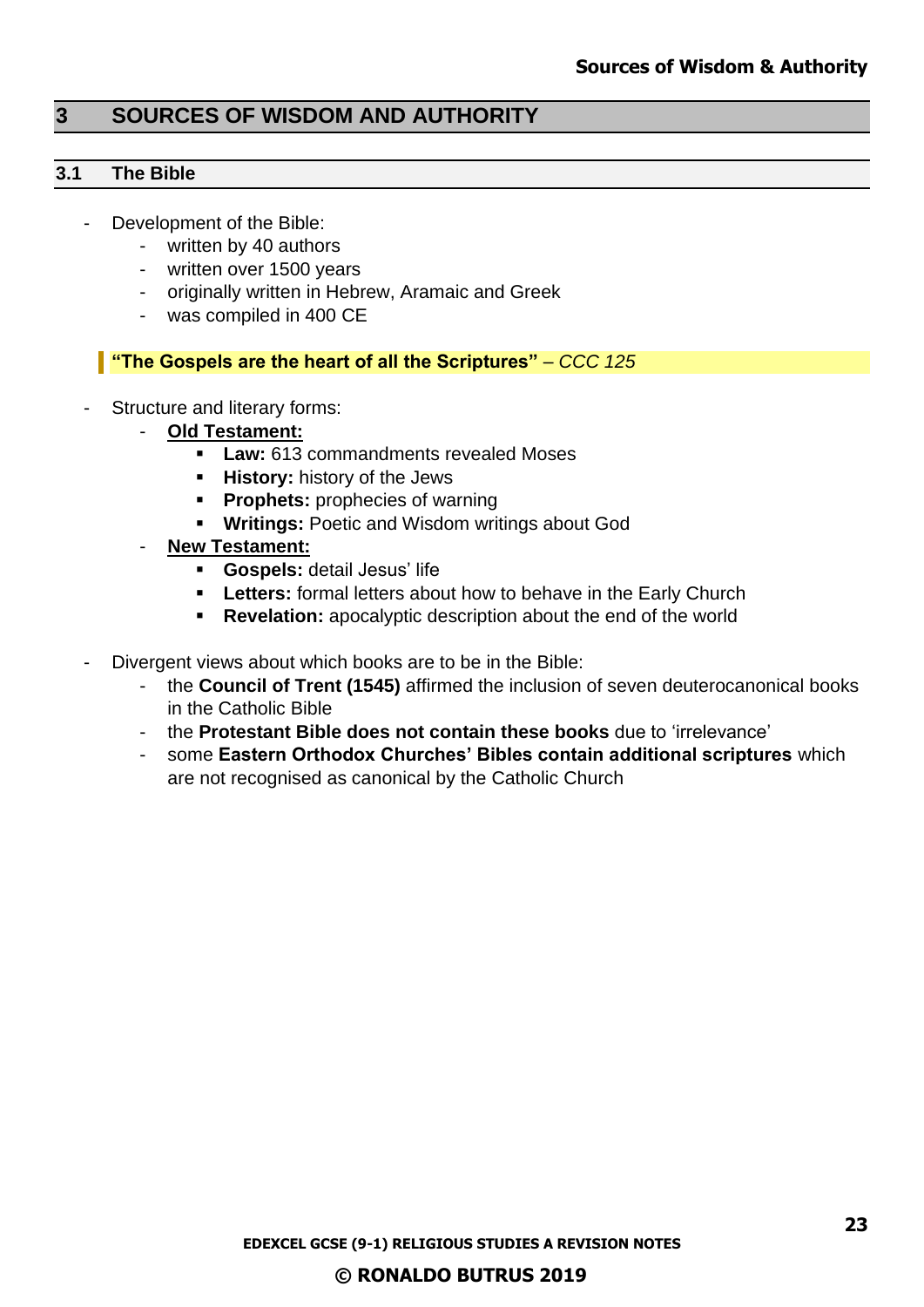#### <span id="page-23-0"></span>**3.2 Interpretation of the Bible**

- Catholics believe the Bible is the inspired Word of God:
	- it is **written by humans**
	- as they were inspired by the Holy Spirit, **God is the primary author**
	- the **message of the Bible is true**
		- **"All Scripture is inspired by God"** *– 2 Timothy*
- Divergent interpretations of the authority of the Bible:
	- **literal Word of God:**
		- infallible as it is written by God
		- taken as word for word truth
	- **revealed Word of God:**
		- written by humans under God's influence
		- God's message is true and intact
			- **"The inspired books teach the truth"** *– CCC 107*
	- **source of guidance and teaching:**
		- to be read as a prayerful activity
		- the Church guides interpretation of the Bible
		- comforts believers in times of need **"Sacred Scripture must be read and interpreted in the light of the same Spirit by whom it was written"** *– CCC 111*
- Implications of different interpretations today:
	- most Catholics are liberalists and accept science in collaboration with scripture
	- belief in Jesus remains more important than belief in the Bible's truths **"the reader must take into account the conditions of their time and culture"** *– CCC 110*

#### **"God's Word shall establish articles of faith"**

**"A simple layman armed with Scripture is greater than the mightiest Pope without it"** 

*– Martin Luther (Lutheranism)*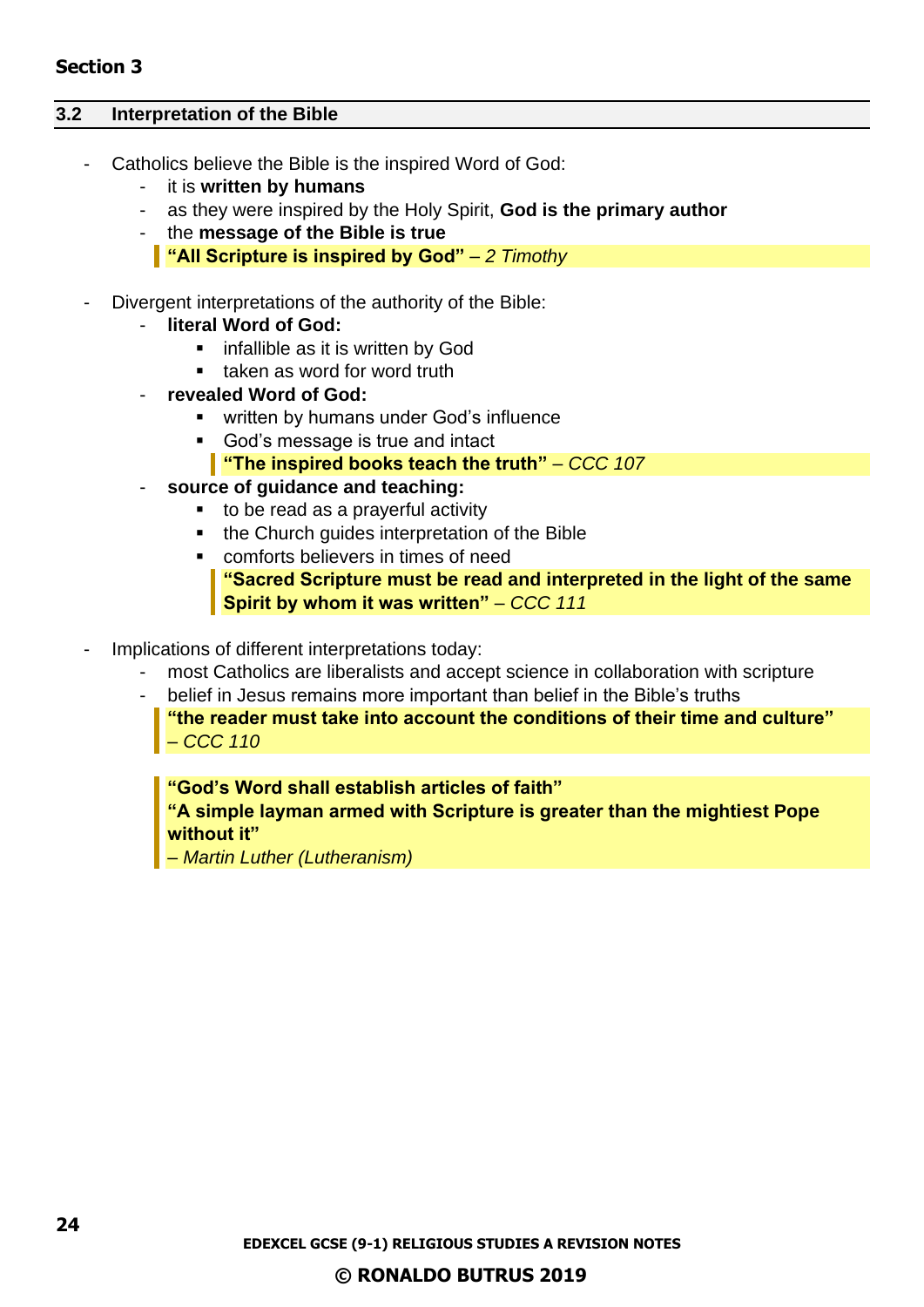#### <span id="page-24-0"></span>**3.3 The magisterium of the Church**

- The ordinary magisterium:
	- is the **living teaching office of the Church** (e.g. through homilies)
	- is the **authentic interpreter of scripture**
		- **"The task of interpreting the Word of God authentically has been entrusted solely to the Magisterium of the Church"** *- CCC 100*
	- is the **supreme authority for Catholics** through Apostolic Tradition **"And I tell you, you are Peter, and on this rock I will build my church"** *– Matthew 16*

#### The extraordinary magisterium:

|                    | Meaning        | <b>Function</b>       | Importance                                  |
|--------------------|----------------|-----------------------|---------------------------------------------|
| <b>Conciliar</b>   | an ecumenical  | clarifies key beliefs | - considers multi-denominational views      |
| <b>Magisterium</b> | council        | of the faith through  | - usually produces a key document which     |
|                    |                | the entire Church     | we can refer to, e.g. Nicene Creed or       |
|                    |                |                       | Lumen Gentium                               |
| <b>Pontifical</b>  | ex cathedra; a | clarifies key beliefs | - have only been two (declared              |
| <b>Magisterium</b> | declaration by | of the faith through  | Immaculate Conception and Assumption        |
|                    | the Pope       | the head of the       | of Mary as infallible)                      |
|                    |                | Church                | - makes a belief official for all Catholics |

- Importance of the magisterium:
	- **addresses modern issue**s such as abortion or euthanasia
	- **gives ex cathedra** so a Catholic can understand their faith fully
	- holds **ecumenical councils** to clarify key beliefs in the Church
	- **regulates and updates** the celebration of Mass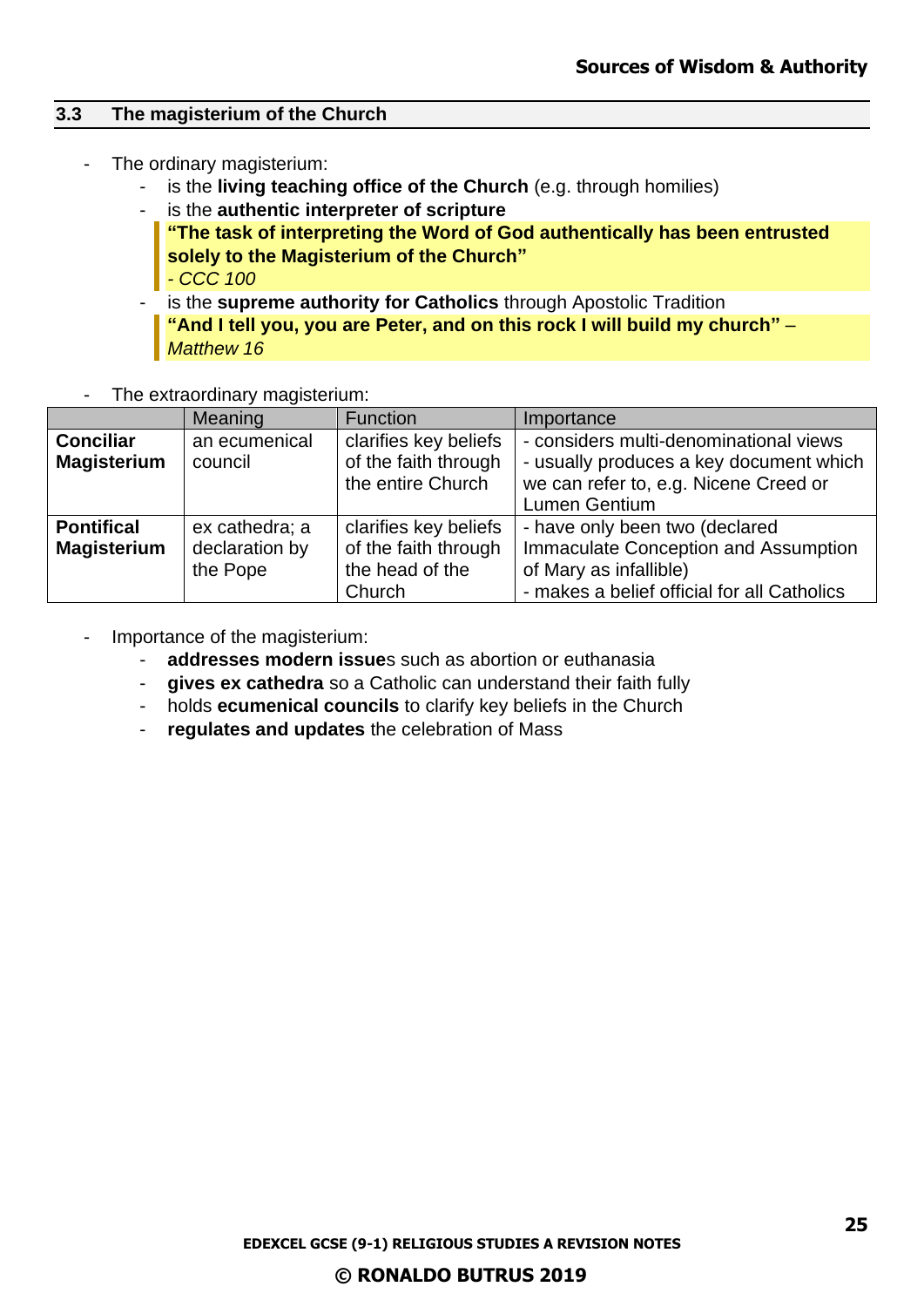#### **Section 3**

#### <span id="page-25-0"></span>**3.4 The Second Vatican Council**

- Nature and history of Vatican II:
	- 11 Oct 1962 (John XXIII) 8 Dec 1965 (Paul VI)
	- St Peter's Basilica, Vatican City
- Importance of Vatican II:
	- **published four Constitutions** clarifying beliefs and updating procedures
	- **published three Declarations** of the faith
	- **published nine Decrees** answering specific questions
- The four Constitutions:
	- **Dei Verbum:** *(divine revelation)*
		- Jesus is the Word of God
		- Bible and tradition are equally important
		- the Bible is the inspired Word of God
		- Gospels are the most important **"Jesus perfected revelation by fulfilling it"** *– Dei Verbum 4*
	- **Lumen Gentium:** *(beliefs)*
		- **E** defines possibility of non-Christian salvation
		- explains role of Mary
		- emphasises importance of laity
		- encourages Bishops and Priests to work together more **"the individual bishops represent each his own church, but all of them together and with the Pope represent the entire Church"** *– Lumen Gentium 23*
	- **Sacrosanctum Concilium:** *(liturgy)*
		- introduces Eucharistic ministers
		- allows vernacularism (Mass said in local language)
		- Eucharist received in both forms
		- revises lectionary for Mass to feature more Bible readings **"Such participation by the Christian people is their right and duty by reason of their baptism"** *– Sacrosanctum Concilium 14*
	- **Gaudium et Spes:** *(modern Church)*
		- highlights importance of talking with non-Christians
		- highlights negative impact of science and technology on faith
		- covers economics, poverty, social injustice, culture and ecumenism **"By virtue of their methods these sciences cannot penetrate to the intimate notion of things"** *– Gaudium et Spes 57*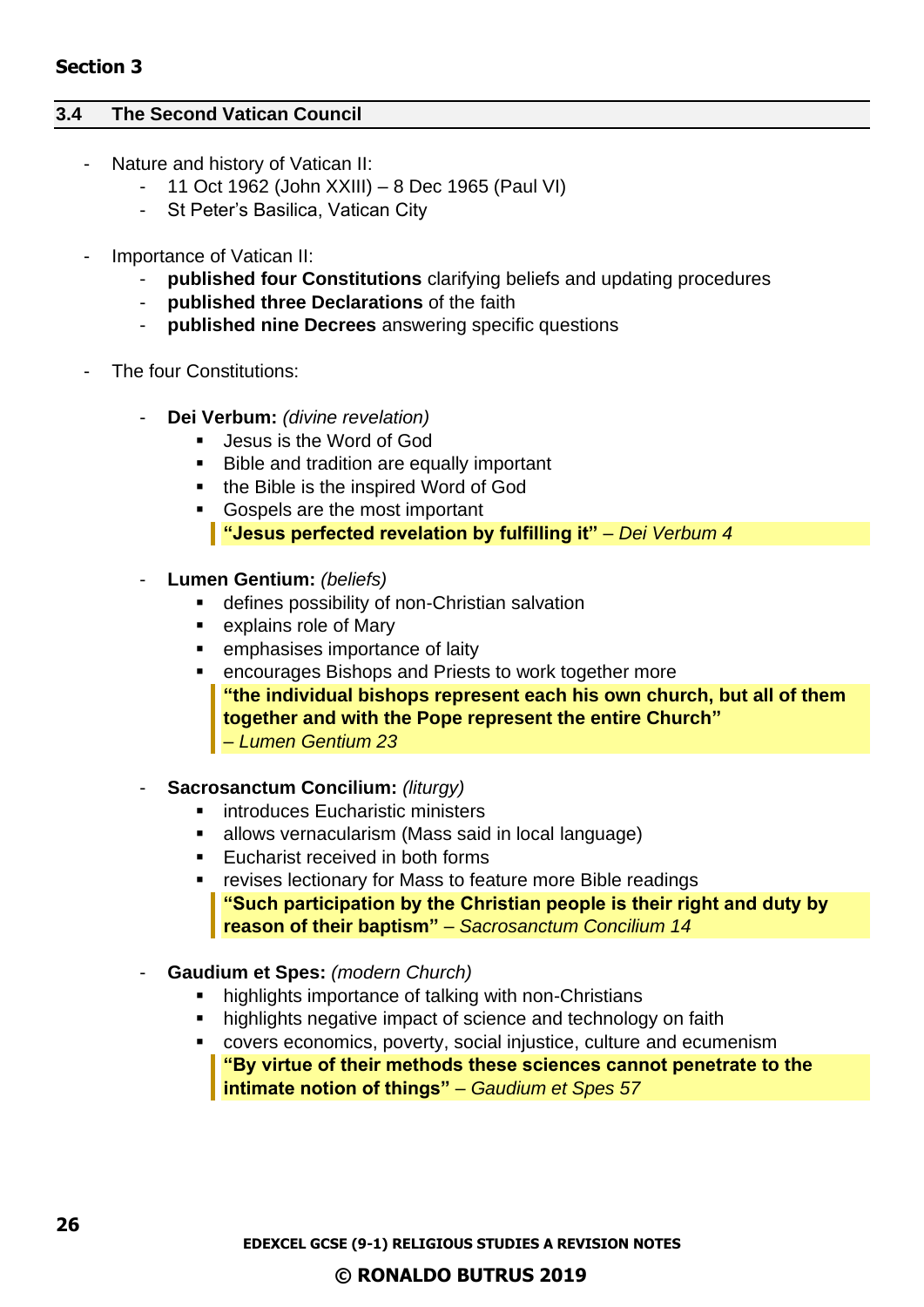#### <span id="page-26-0"></span>**3.5 The Church as the Body of Christ and the People of God**

- Nature and significance of the Church as the Body of Christ and the People of God:
	- the Body of Christ means the individuals making up the Christian community
		- all the members of the Body of Christ are **strengthened in unity**
	- the People of God means the individuals who have found faith in Jesus
		- all the People of God were made part of the Church by baptism

**"though many, are one body in Christ, and individually members one of another"** *– Romans 12*

**"For by one Spirit we were all baptized into one body"** *– 1 Corinthians 12*

- Importance of the Church as the Body of Christ and People of God:
	- Christians form one body, **united with one another and with Christ**
	- it shows that **Christians can be different yet be a unity**
	- it shows the **importance of Mass in sharing the Body of Christ**
	- it shows that **Jesus' Body is still with us** after his ascension
- Divergent attitudes to the Church as the Body of Christ:
	- Catholics believe the Pope is the head of the Church and has the authority to preach the Word of God
	- **Orthodox Christians do not recognise the Pope** as the head of the Church, but the councils of patriarchs
	- **Protestant Christians believe in 'Sola Scriptura'**, that the Bible is the only authority of the Church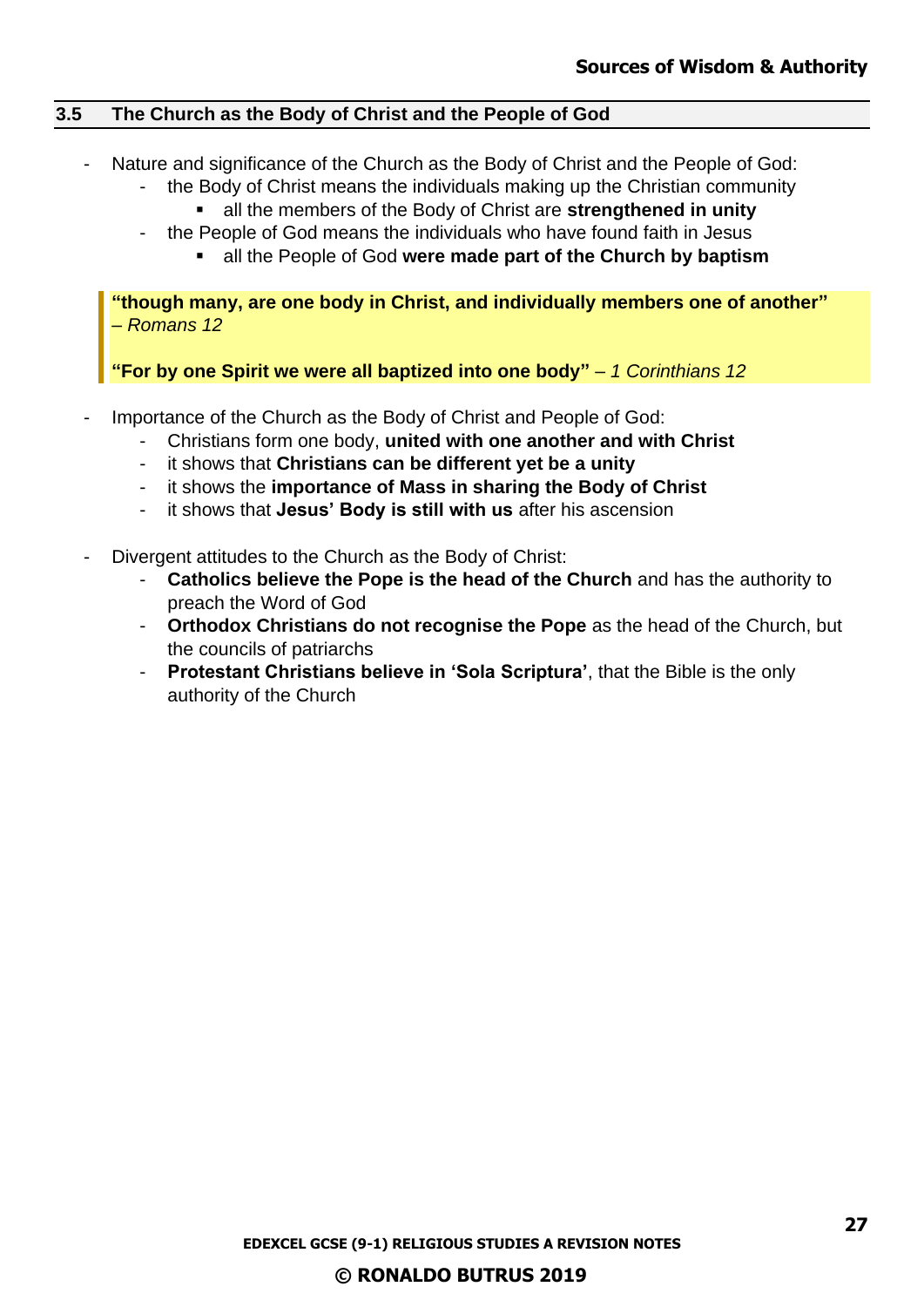#### <span id="page-27-0"></span>**3.6 The meaning of the four marks of the Church**

#### **"We believe in one holy catholic and apostolic Church"**

*– Nicene-Constantinopolitan Creed*

- **One:**
	- meaning one body, one Church
	- united through one Mass
	- united through one baptism for the forgiveness of sins
	- Importance:
		- ecumenism (of Vatican II)
		- regardless of denominations
		- prompts us to pray with other Christians

#### **"The Church is one because of her source […] in the Trinity of Persons"** *– CCC 813*

- **Holy:**
	- instituted by Christ for a purpose
	- united with Christ
	- visible sign of holiness
	- Importance:
		- Church is an opportunity to take sacraments
		- a way to get closer to God through prayer
		- teaches people how to live God's word

#### **"United with Christ, the Church is sanctified by him"** *– CCC 824*

- **Catholic:**
	- universal Church
	- Jesus is universally present
	- Importance:
		- Churches found all over the world
		- worldwide organisations such as CAFOD
		- strengthened by global history, e.g. visions worldwide

**"Where there is Christ Jesus, there is the Catholic Church."** *– CCC 830*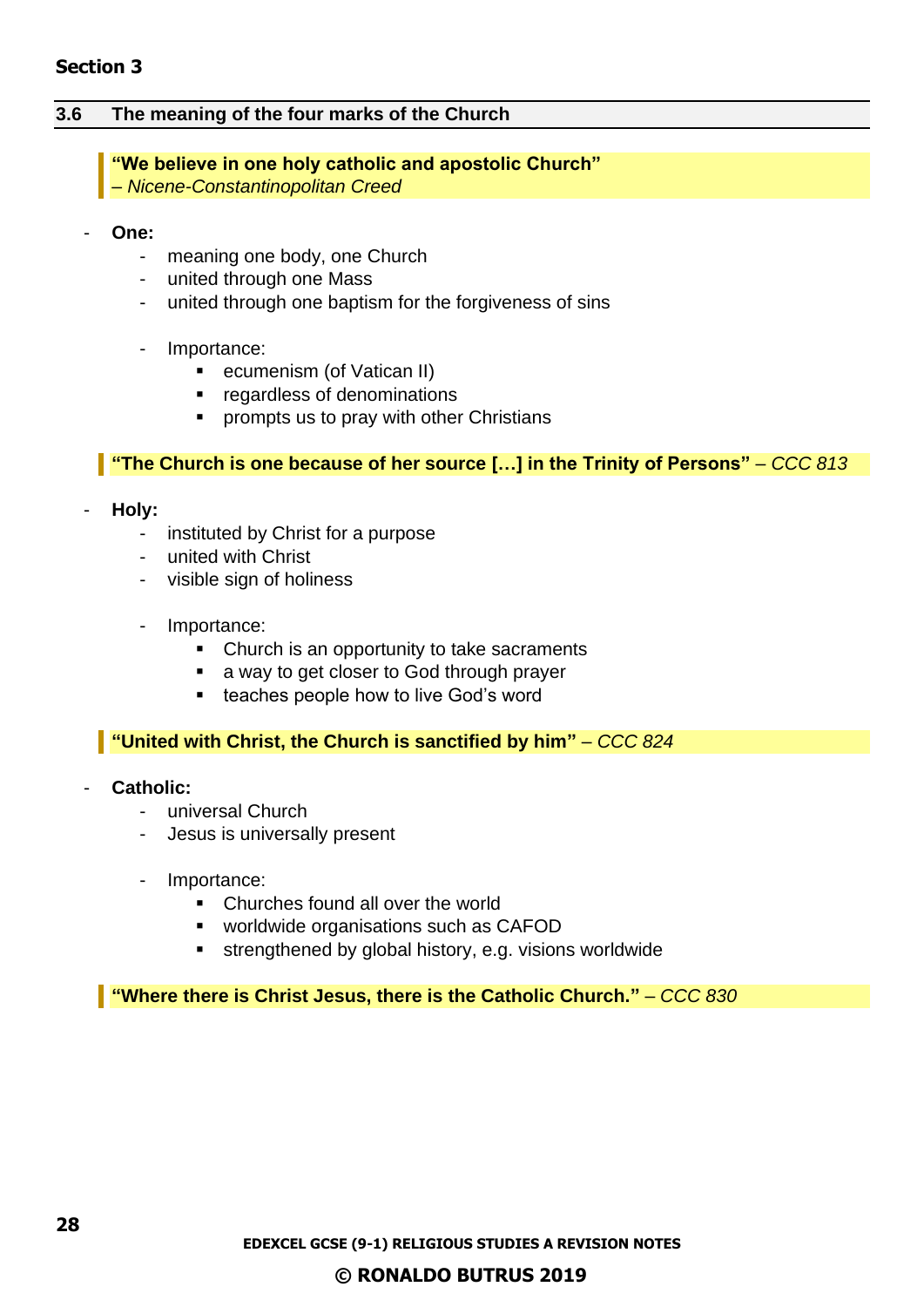#### - **Apostolic:**

- Apostolic Tradition
- Apostolic Succession (authority of magisterium)
- Importance:
	- magisterium addresses modern issues
	- duty to teach and pass on faith
	- duty to defend the people of God

**"She was and remains built on the foundation of the Apostles"** *– CCC 857*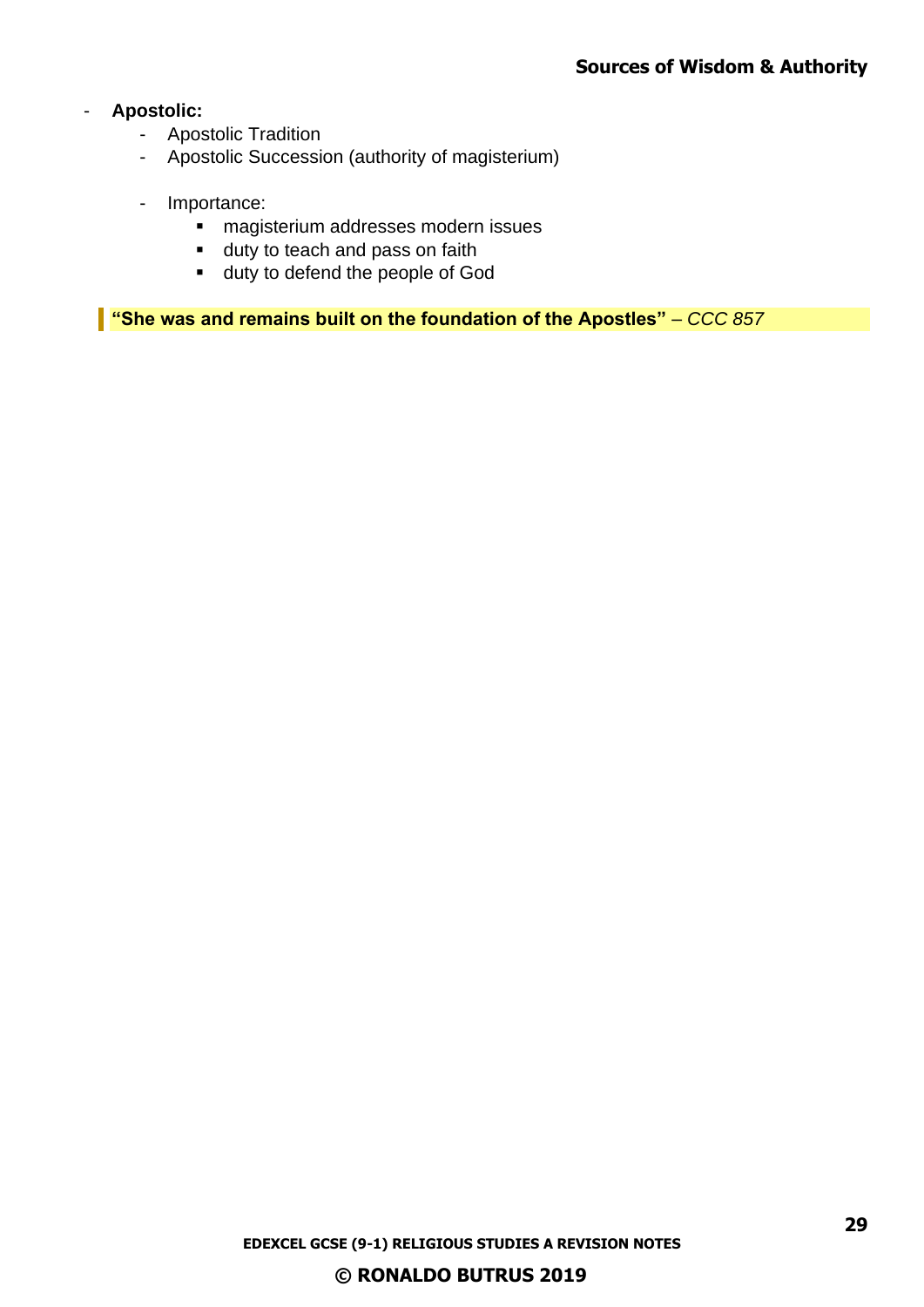#### <span id="page-29-0"></span>**3.7 Mary as a model of the Church**

#### - **Joined with Christ in the work of salvation:**

- she assisted Jesus during his crucifixion
- doctrine of the Immaculate Conception is about both Mary and Jesus
- ascended into heaven just like Jesus
	- **"Mary's role in the Church is inseparable from her union with Christ"**  *– CCC 964*

#### - **Model of discipleship:**

- first disciple; a follower of Jesus since conception
- dedicated life to caring for Jesus
- still prays for us <mark>'"pray for us sinners"  *Hail Mary*</mark>
	- **"I am the handmaid of the Lord"** *– Luke 1*

#### - **Model of faith and charity:**

- immediately trusted in Angel Gabriel
- encouraged Jesus' first miracle through charity
- had faith to watch Jesus die on the cross **"By her complete adherence to the Father's will […] the Virgin Mary is the Church's model of faith and charity"** *– CCC 967*
- Implications of this teaching today:
	- the Rosary
	- Marian prayers, e.g. Hail Mary
	- apparitions
	- statues in Churches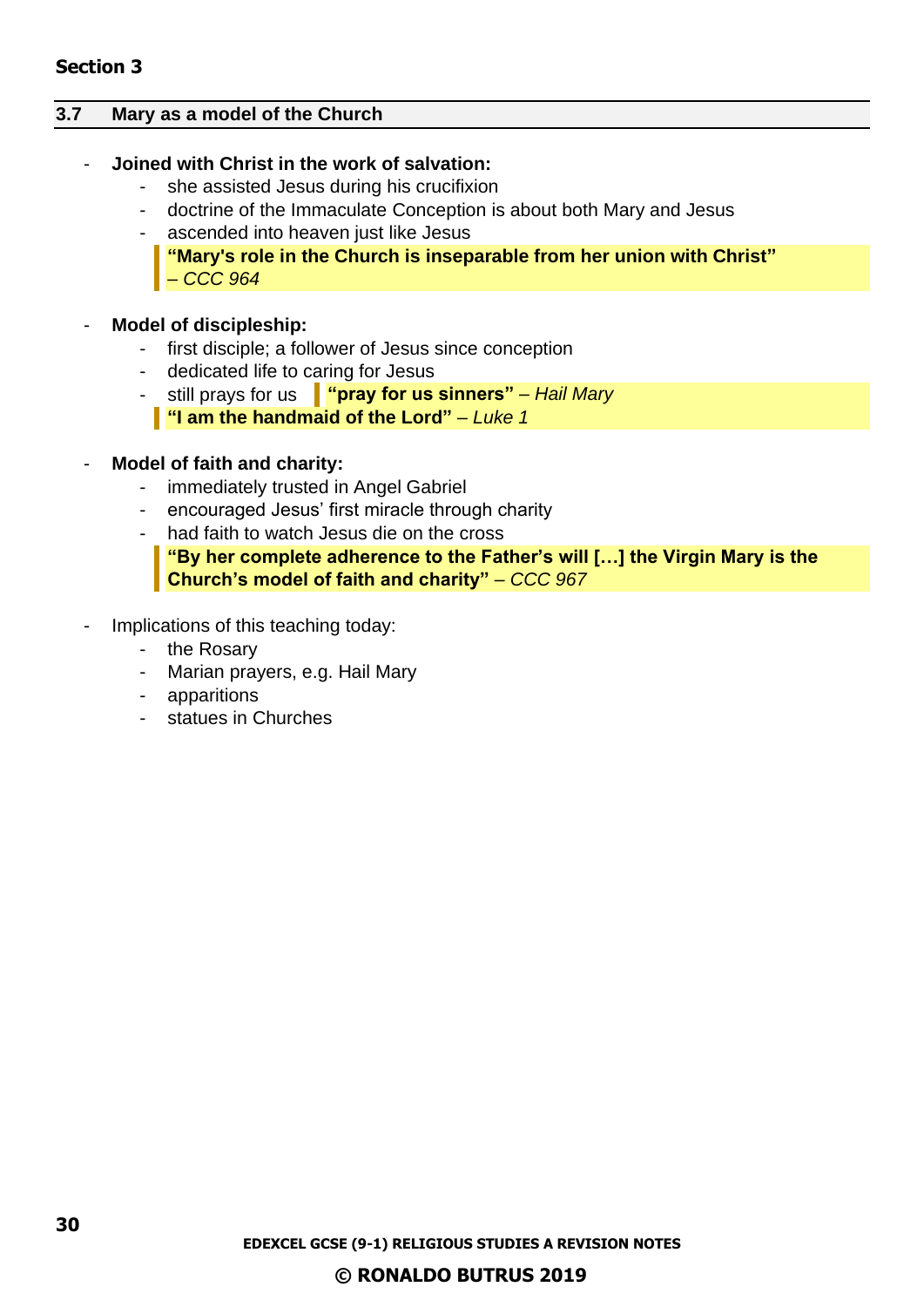#### <span id="page-30-0"></span>**3.8 Sources of personal and ethical decision making**

- Jesus as an authoritative source for moral teaching:
	- loved others (golden rule during Sermon on the Mount)
	- **"whatever you wish that men would do to you, do so to them"** *– Matthew 7* - forgave
	- **"Father, forgive them; for they know not what they do"** *– Luke 23* - served
	- **"[He] began to wash the disciples' feet"** *– John 13*
	- socially just **"Preach good news to the poor"** *– Luke 4*
- Jesus was an obedient Jew who fulfilled the Law of Moses: **"I have come not to abolish them but to fulfil them"** *– Matthew 5*
- **Natural Law:**
	- the moral order to the universe given by God at creation
	- discoverable, never changes, and applies to all humans
	- comes from St Thomas Aquinas
		- **"Good is to be done and pursued, and evil is to be avoided"** *– St Thomas Aquinas* **"Depart from evil, and do good"** *– Psalm 37*
- **Virtue:**
	- high moral standards
	- enables people to analyse ethical situations effectively
	- cardinal virtues, e.g. justice, and theological virtues, e.g. faith, according to St Thomas Aquinas

**"A virtue is a habitual and firm disposition to do the good"** *– CCC 1803*

- **Primacy of conscience:**
	- the voice of God in one's mind
	- a sacred obligation to follow an informed conscience
	- informed by the Bible and prayers of the magisterium
		- **"For man has in his heart a law inscribed by God"** *– CCC 1776*
- Divergent implications of natural law, virtue and conscience:
	- "good" and "evil" can be interpreted differently
	- modern issues (e.g. abortion) have very wide interpretations
	- Protestants rely on the Bible (Sola Scriptura) and not the magisterium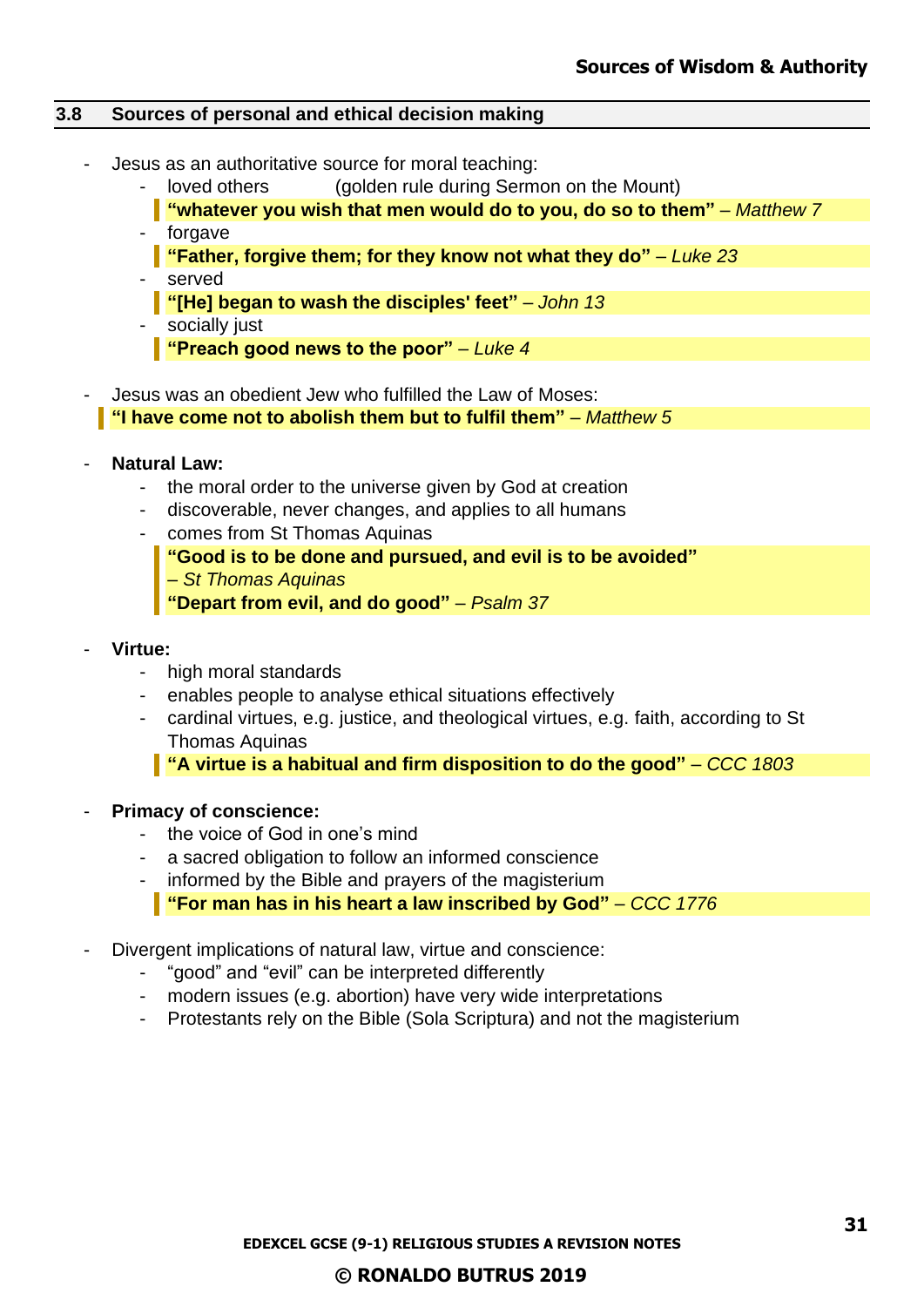# <span id="page-31-0"></span>**4 FORMS OF EXPRESSION AND WAYS OF LIFE**

#### <span id="page-31-1"></span>**4.1 The common and divergent forms of architecture, design and decoration of Catholic Churches**

**"this house ought to be in good taste and a worthy place for prayer and sacred ceremonial"** *– CCC 1181*

#### Architecture:

- **pews facing east:** where the Sun rises, and from where Jesus rose
- **cruciform shape:** reminder of Jesus' sacrifice on the cross
- **round shape:** reminder of God's eternal nature
- **high ceilings and spires:** connects to heaven
- Design:
	- **altar:** site of transubstantiation, on raised sanctuary
	- **nave:** site of people's prayers
	- **tabernacle:** stores consecrated host; reminder of Jesus' presence
	- **lectern:** readings are read here; reminder of Bible and teachings
	- **candles:** reminder that Jesus is the light of the world
- Decoration:
	- **stained-glass windows:** tell stories of saints and the Bible
	- **Sacred Heart of Jesus: reminder of God's eternal love**
- Divergent features:
	- multiple altars
	- some star-shaped to let in God's light
	- different material to suit the era, e.g. Neo-Byzantine, concrete, or brick
- Uses of these features:
	- people sit in the nave

#### **"[worshippers] are the living stones, gathered to be built into a spiritual house**  *– CCC 1179*

- most of Mass celebrated at altar **"a house of prayer in which the Eucharist is celebrated"**  *– CCC 1181*
- Bible readings at lectern **"a suitable place for announcing his message so that the attention of the people may be easily directed"** *– CCC 1184*
- Eucharist kept in tabernacle **"the dwelling of God with men"** *– CCC 1180*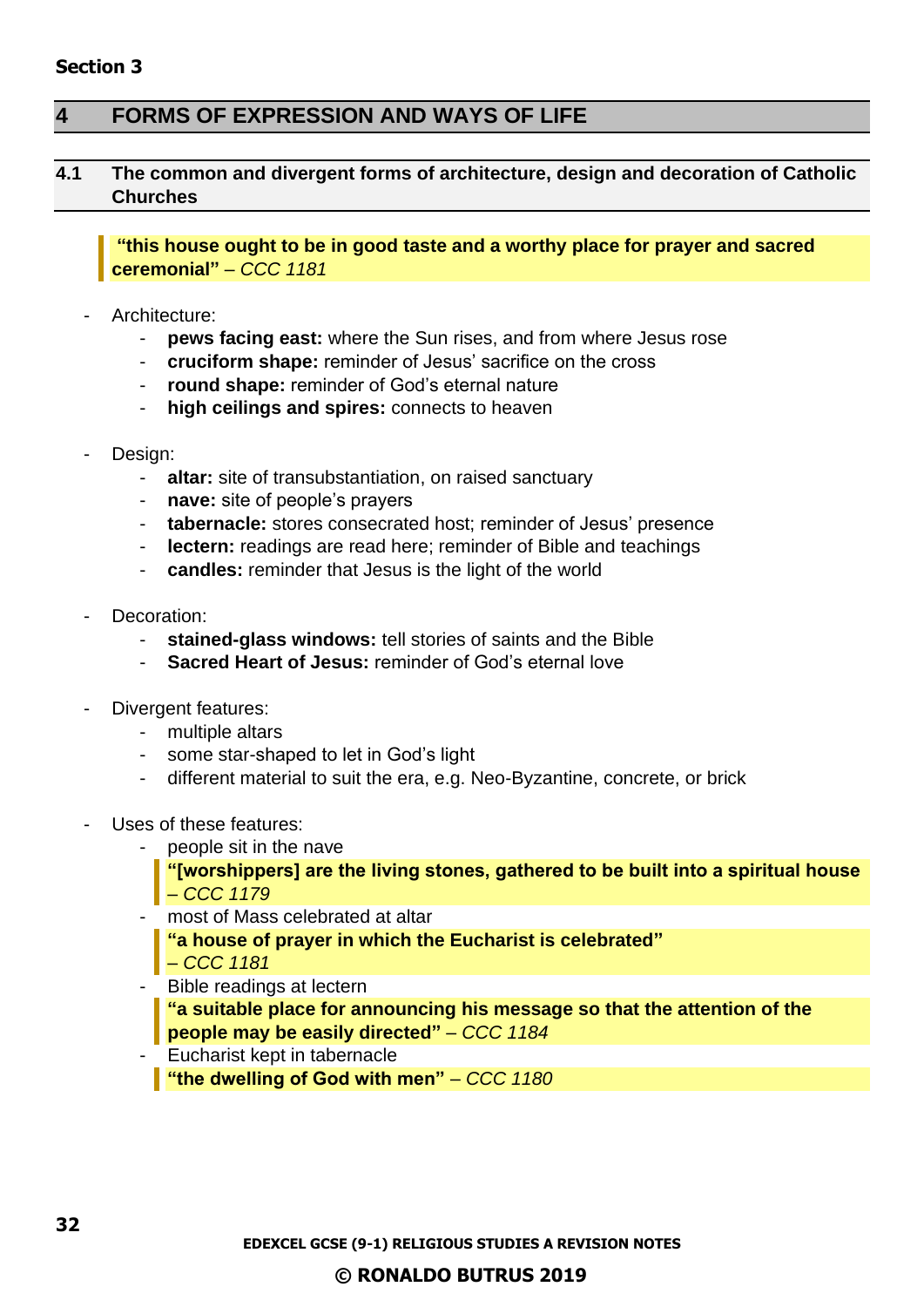#### <span id="page-32-0"></span>**4.2 The different internal features of a Catholic Church including reference to Catechism of the Catholic Church 1182-1186**

#### Lectern:

- book stand from which readings are read
- important because scripture is an important part of Mass
- redemption is achieved through responding to the Word of God
- facilitates worship by hosting the Liturgy of the Word **"a suitable place for announcing his message"** *– CCC 1184*

#### - **Altar:**

- table on an elevated sanctuary
- important because represents Last Supper
- redemption is possible due to Jesus' sacrifice
- facilitates worship by being the site of transubstantiation

**"On the altar […] the sacrifice of the Cross is made present"** *– CCC 1182*

#### - **Crucifix:**

- a cross with Jesus' body on it on or near the altar
- important reminder of Jesus' suffering
- redemption is possible due to Jesus' crucifixion
- facilitates worship by being carried in procession **"Apart from the cross there is no other ladder by which we may get to heaven"**  *– CCC 618*

#### - **Tabernacle:**

- a box storing the consecrated host
- important because it contains Jesus' body and blood
- redemption is made possible by worship, e.g. Eucharistic Adoration
- facilitates worship by storing leftover Eucharist

**"The tabernacle is to be situated in churches in a most worthy place with the greatest honour"** *– CCC 1183*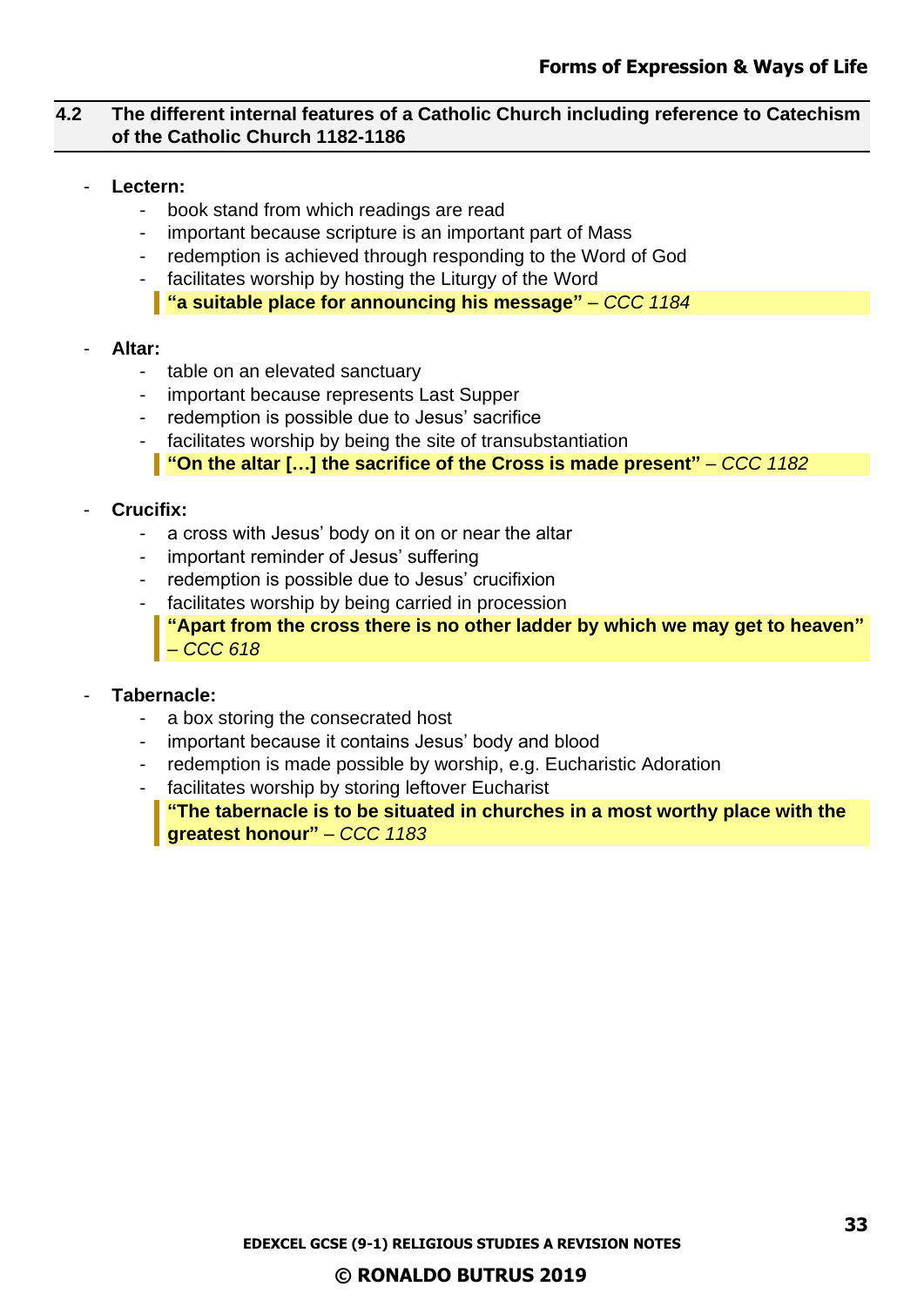#### <span id="page-33-0"></span>**4.3 The meaning and significance of sacred objects, including sacred vessels, sarcophagi, and hunger cloths within Catholicism**

- **Sacred vessels:**
	- the vessels used for the bread and wine (paten, ciborium, chalice)
	- **importance:**
		- most holy objects as they are used to hold the Blessed Host
		- washed and wiped clean after every Mass
		- crucial to the belief of transubstantiation
	- also used to give the Eucharist to those unable to attend Mass
- **Sarcophagi:**
	- a box-like container for a corpse
	- **importance:**
		- contain bones of saints
		- reflect Catholic beliefs about holiness of saints
	- also used for praying to certain saints
- **Hunger cloths:**
	- large cloths with biblical paintings, traditionally hung on sanctuary
	- **importance:**
		- depict scenes from the Bible
		- allow Catholics to relate to the life of Christ
		- remind Catholics to follow Jesus' example
	- traditionally used during Lent, now at anytime

**"All the signs in the liturgical celebrations are related to Christ" "They truly signify Christ, who is glorified in them"** *– CCC 1161*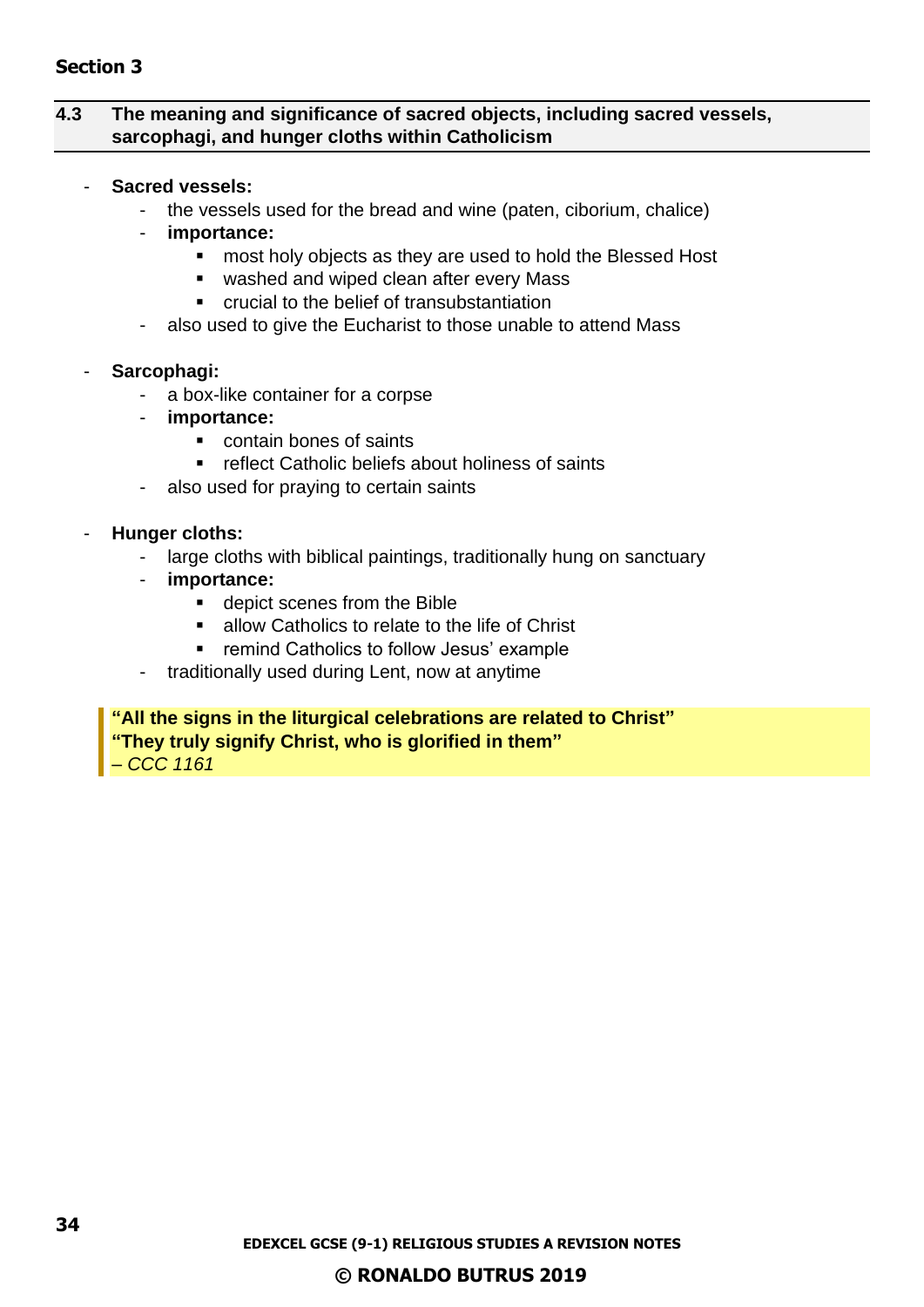#### <span id="page-34-0"></span>**4.4 The meaning and significance of paintings, fresco and drawings within Catholicism with reference to two specific pieces and Catechism of the Catholic Church 2502- 2503**

- *Creation of Adam* by Michelangelo: (fresco)
	- **location:** Sistine Chapel, Vatican City
	- **date:** 1510 1512
	- **meaning:**
		- God created humans with talent and potential
		- life is dependent upon God, as Adam is waiting to touch God's finger
		- God is ancient, due to his white hair and beard
		- God is transcendent, due to being carried by angels
		- God is omniscient, due to the brain shape in his background
	- **divergent understandings:**
		- God gave Adam life by breathing into his nostrils, not by touching his finger
		- God and Adam are the same size; God should be larger
		- God's eternal nature should not be shown as an old man
- *Return of the Prodigal Son* by Rembrandt: (painting)
	- **location:** Hermitage Museum, St Petersburg, Russia
	- **date:** 1667
	- **meaning:**
		- God is forgiving, like the father
		- God is omnipotent, due to his red cloak (majesty)
		- **E** humans make mistakes, like the younger son, leading to spiritual poverty
		- humans must repent to God
		- **E** humans must be more forgiving, unlike the older son
	- **divergent understandings:**
		- the elder son was in the fields, not inside the house as shown
		- no other people were present in the Biblical passage

**"Genuine sacred art draws man to adoration, to prayer, and to the love of God"** *– CCC 2502*

**"[Bishops should] remove from the liturgy and from places of worship everything which is not in conformity with the truth of faith"** *– CCC 2503*

- Divergent uses of paintings, fresco and drawings:
	- focal point of **private prayer**
	- **meditation**
	- **reminder** of Biblical events
	- depicts Bible stories for the **illiterate**



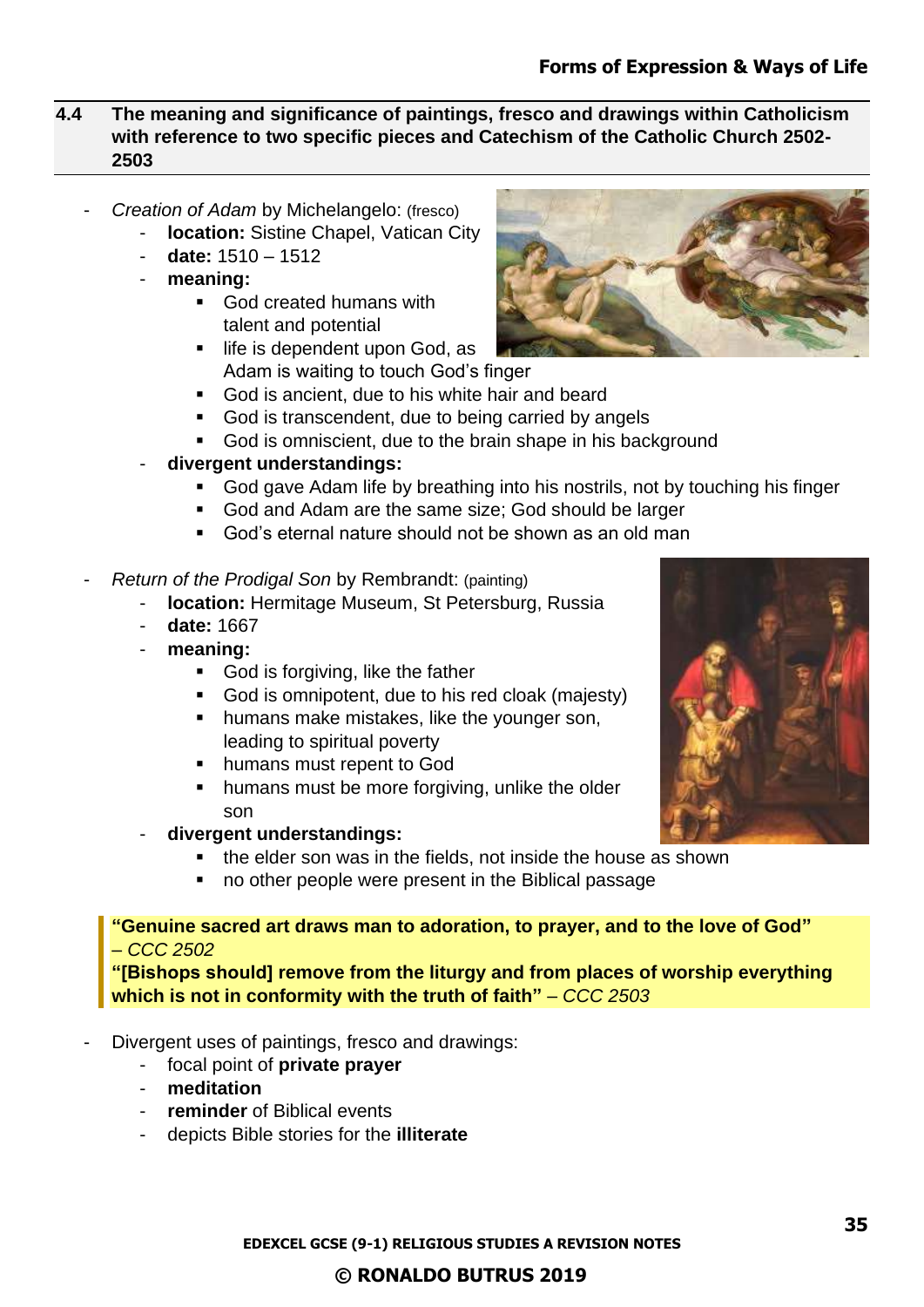### **Section 3**

#### <span id="page-35-0"></span>**4.5 The meaning and significance of sculpture and statues with reference to Catechism of the Catholic Church 2501**

- Meaning and significance:
	- God has occasionally directed the construction of statues
	- **"And you shall make two cherubim of gold"**
	- *– Exodus 25*
	- a use of God's gift of talent **"art is a form of practical wisdom, uniting knowledge and skill"** *– CCC 2501*
	- aid to prayer
- Expressions of belief:
	- reflect **scripture**, e.g. Stations of the Cross
	- reflect **religious messages**, e.g. Ten Commandments (obey these)
	- reflect **beliefs about God**, e.g. *Christ the Redeemer* (saviour)
- Divergent uses of statues and sculptures:
	- most Churches have a statue of Mary within
	- some Churches make a crib at Christmas
	- some people have statues in their home as a reminder of His presence
	- private prayer, at home, school and churches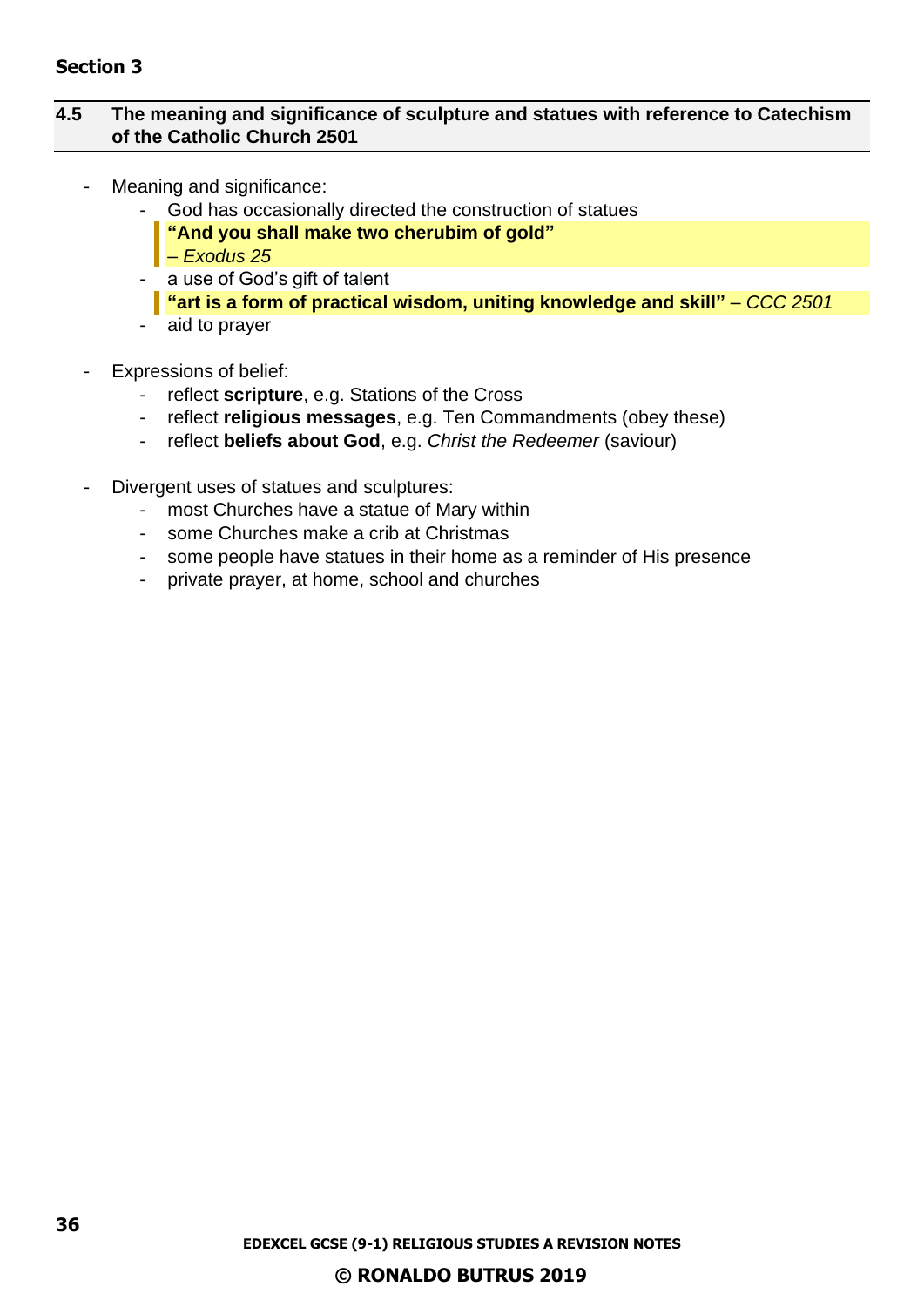# <span id="page-36-0"></span>**4.6 The purpose and use of symbolism and imagery in religious art**

<span id="page-36-1"></span>

| Symbol                  | Image | Symbolism/Imagery                                                                 | <b>Uses</b>                           | Divergent uses                   |
|-------------------------|-------|-----------------------------------------------------------------------------------|---------------------------------------|----------------------------------|
| <b>Cross</b>            |       | - Jesus died on a                                                                 | - main symbol of                      | - sometimes worn as              |
|                         |       | <b>Cross</b>                                                                      | Christianity                          | jewellery                        |
|                         |       |                                                                                   | - on rosaries                         | - found in some                  |
|                         |       |                                                                                   | - focus of prayer                     | homes                            |
| <b>Crucifix</b>         |       |                                                                                   | - worn by bishops                     |                                  |
|                         |       | - Jesus died on a<br><b>Cross</b>                                                 | - on or near altar<br>- basis of many | - sometimes worn as<br>jewellery |
|                         |       | - reminder of sacrifice                                                           | statues                               |                                  |
| <b>Fish</b>             |       | - "Icthus" (Greek)                                                                | - originally a secret                 | - in some business               |
|                         |       | stands for Jesus                                                                  | signal of Christianity                | logos                            |
|                         |       | <b>Christ God Son</b>                                                             | - bumper stickers                     | - still used in some             |
|                         |       | Saviour                                                                           |                                       | areas where                      |
|                         |       |                                                                                   |                                       | Christianity is illegal          |
| <b>ChiRho</b>           |       | - first two letters of                                                            | - used by Romans                      | - sometimes on altar             |
|                         |       | "Christ" in Greek                                                                 | when they adopted                     |                                  |
|                         |       |                                                                                   | Christianity                          |                                  |
|                         |       |                                                                                   | - on vestments<br>- on Paschal Candle |                                  |
| <b>Dove</b>             |       | - presence of Holy                                                                | - in sacred artwork                   | - sometimes on                   |
|                         |       | Spirit                                                                            | - in drama plays                      | <b>Tabernacle</b>                |
|                         |       | - linked to peace                                                                 |                                       |                                  |
|                         |       |                                                                                   |                                       |                                  |
|                         |       |                                                                                   |                                       |                                  |
|                         |       | "Christian iconography traditionally uses a dove to suggest the Spirit" - CCC 701 |                                       |                                  |
| <b>Eagle</b>            |       | - symbolises Jesus'                                                               | - Protestant lecterns                 | - symbol of the                  |
|                         |       | divine nature                                                                     | incorporate an eagle                  | evangelist John                  |
|                         |       |                                                                                   |                                       |                                  |
| Alpha et                |       | - shows Jesus'                                                                    | - on Paschal Candle                   | - sometimes on                   |
| Omega                   |       | eternal nature (first to                                                          |                                       | interior church walls            |
|                         |       | last)                                                                             |                                       |                                  |
| <b>Symbols of the</b>   |       | - Matthew: Angel                                                                  | - stained glass                       | - in baptistries of              |
| <b>Four Evangelists</b> |       | - Mark: Lion                                                                      | windows                               | <b>Italian Cathedrals</b>        |
|                         |       | - Luke: Ox                                                                        | - lectern                             |                                  |
|                         |       | - John: Eagle                                                                     | - around altar                        |                                  |
|                         |       |                                                                                   |                                       |                                  |
|                         |       |                                                                                   |                                       |                                  |
|                         |       |                                                                                   |                                       |                                  |
|                         |       |                                                                                   |                                       |                                  |
|                         |       |                                                                                   |                                       |                                  |
|                         |       |                                                                                   |                                       |                                  |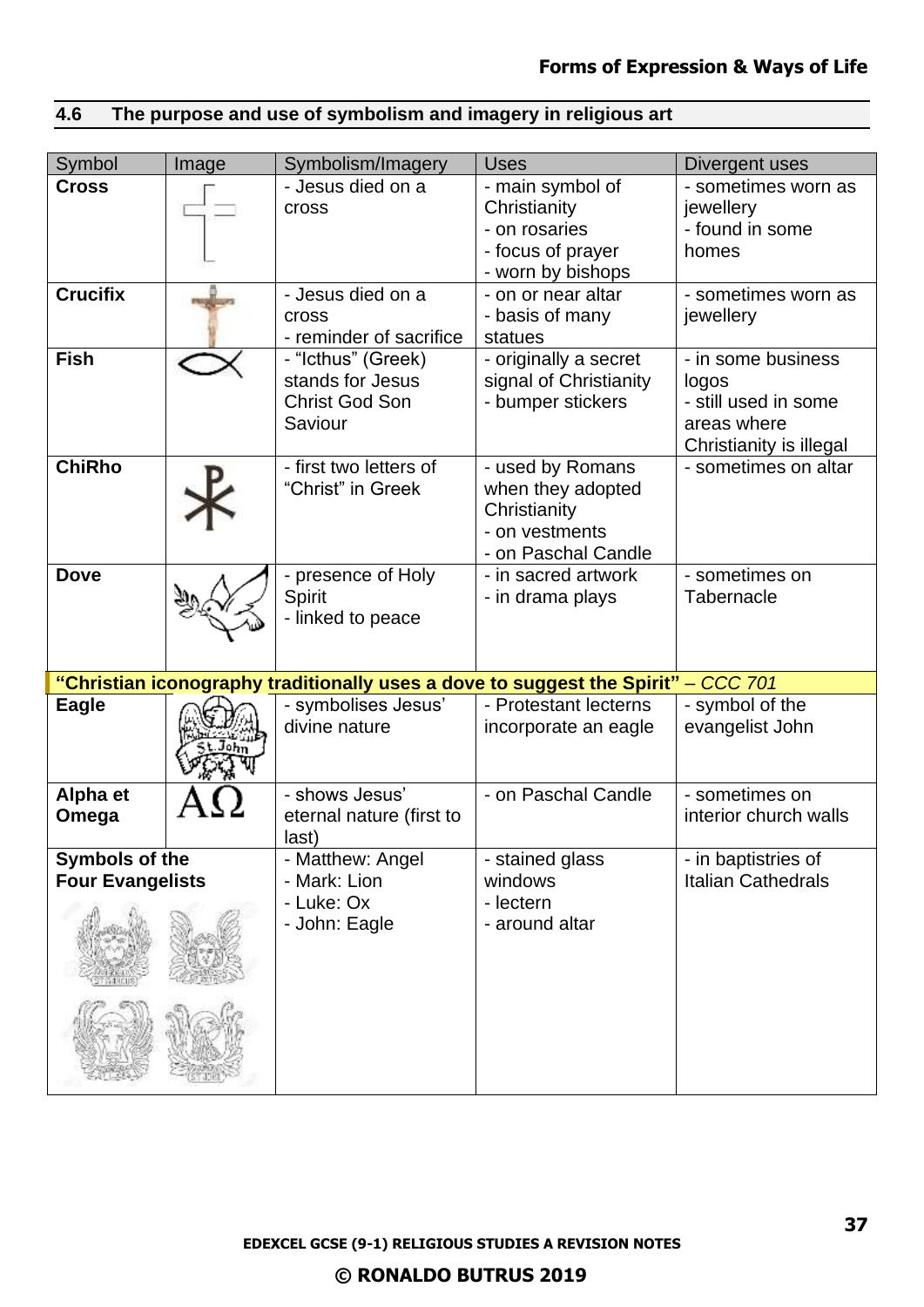#### **4.7 The meaning and significance of drama**

#### - **Mystery plays:**

- medieval dramas about Bible stories
- produced by travelling actors
- in local language, not Latin
- contain spiritual message

#### - **Passion plays:**

- plays focused on the Passion of Jesus
- produced by Christians worldwide
- in local language, not Latin
- real-life situations bring about empathy
- All mystery plays and passion plays were banned in the Church of England as part of the Reformation in 1534.
- How drama expresses belief:
	- preaches Bible in a **more understandable way**
	- could be felt as a **form of worship**
	- **focus of prayer** and devotion
	- **unites Christians ecumenically**, presenting the same Bible stories **"Through words and actions, this drama engages the heart. It unfolds throughout the whole history of salvation."** *– CCC 2567*
- Divergent uses of drama:
	- Mass is a drama that re-enacts the Last Supper
	- the washing of the feet (Maundy Thursday) is a drama in which the priest washes twelve men's feet
	- the Veneration of the Cross (Good Friday) is a drama in which people kiss the feet of Jesus
	- simpler plays (assemblies) in religious schools can be seen as drama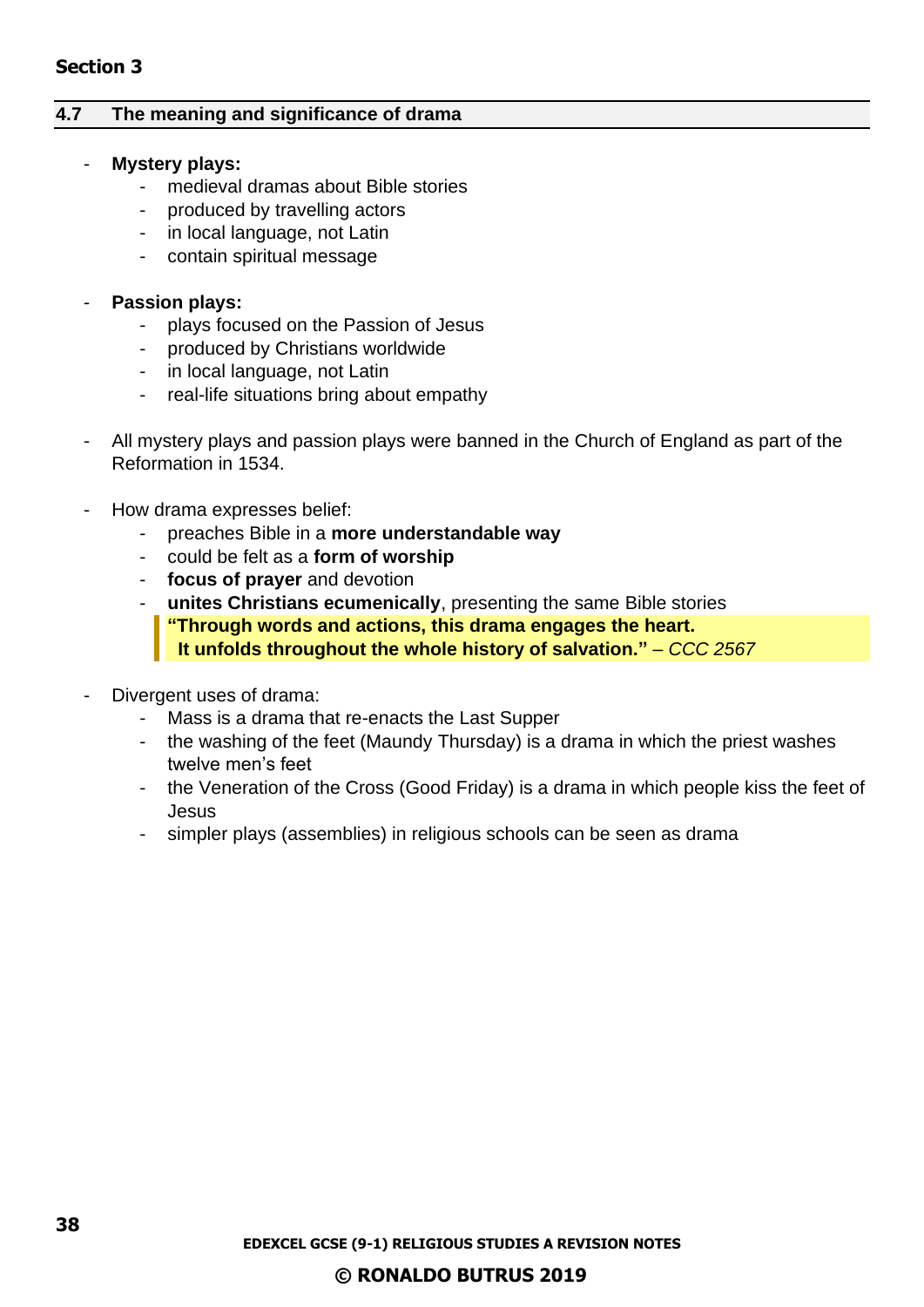#### <span id="page-38-0"></span>**4.8 The nature and use of traditional and contemporary styles of music in worship**

| Type of music        | <b>Nature</b>         | Use                                                    |
|----------------------|-----------------------|--------------------------------------------------------|
| <b>Hymns</b>         | traditional religious | - Mass: procession, offertory, communion, recession    |
|                      | songs of praise       | - before and after Mass for consolidation              |
|                      |                       | - in religious schools, to aid a Christian ethos       |
| <b>Plainchant</b>    | unaccompanied         | - readings                                             |
|                      | singing               | - Responsorial Psalm                                   |
|                      |                       | - Eucharistic prayer                                   |
| <b>Psalms</b>        | sacred songs from     | - $2nd$ reading                                        |
|                      | the Bible             | (Responsorial Psalm)                                   |
|                      |                       | - private prayer                                       |
| <b>Worship songs</b> | contemporary short    | - especially in Protestant Churches                    |
|                      | hymns                 | - Masses targeted at youth (evangelisation)            |
|                      |                       | - alongside modern musical accompaniment, e.g. guitars |

- How music expresses belief:
	- **evangelises** in a lively way
	- **meaningful** way to understand Bible teachings
	- **unites** Christians, therefore loving one another whilst loving God

#### **"[Address] one another in psalms and hymns and spiritual songs, singing and making melody to the Lord with all your heart."** *– CCC 2461*

- Divergent uses of religious music:
	- church (Mass):
		- **•** procession
		- Gloria
		- Offertory
		- Preface / Eucharistic Prayer
		- Communion
	- schools:
		- assemblies
		- internal services